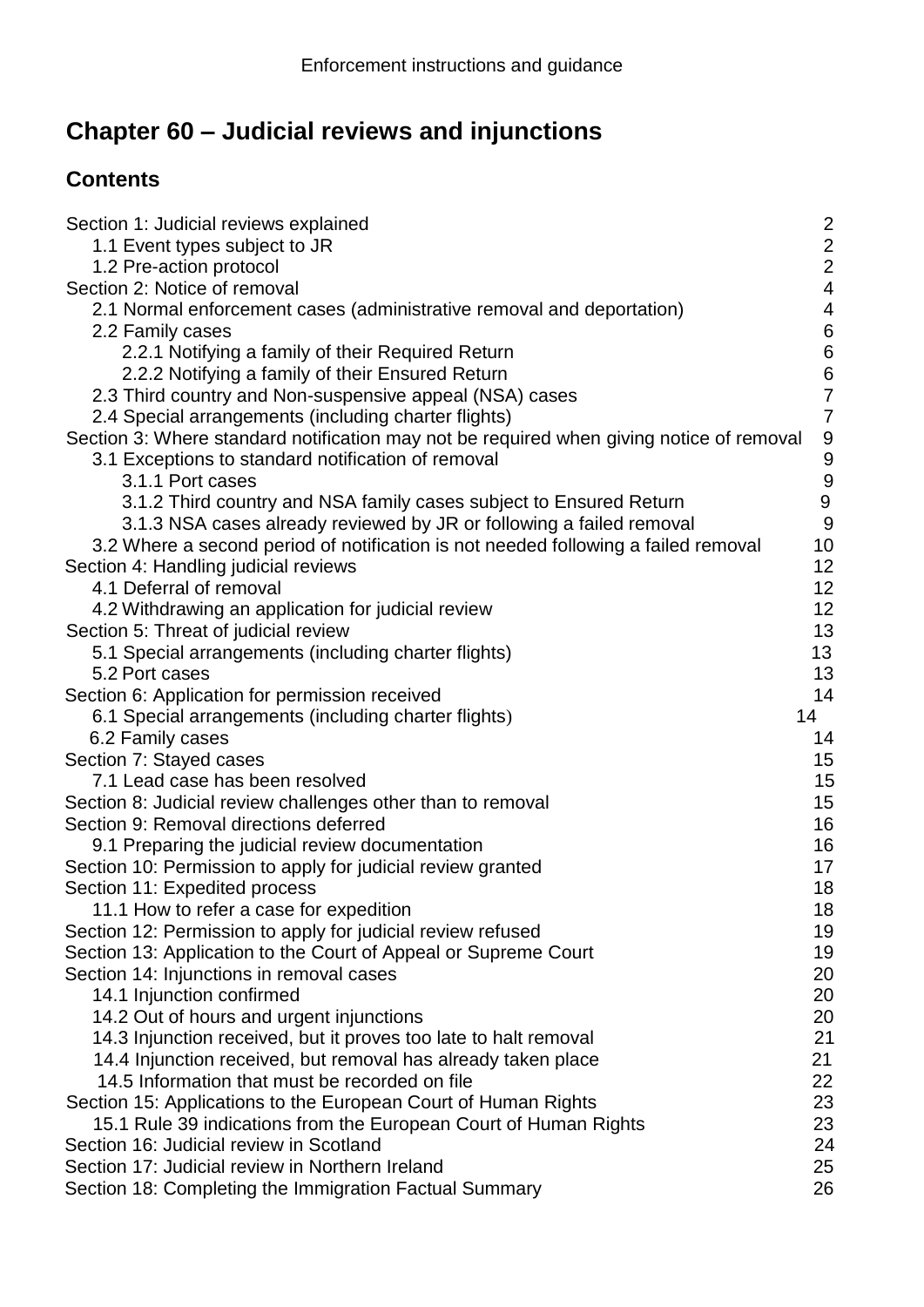# <span id="page-1-0"></span>**Section 1: Judicial reviews explained**

This guidance sets out the Judicial Review process in enforcement cases. There is more general guidance on the JR process in Chapter 27 of the Immigration directorate instructions.

Judicial review (JR) is the legal process that allows a person to challenge the lawfulness of a decision, action or failure to act of a public body such as a government department.

Immigration removal cases, where there has been an asylum or human rights claim, should not usually reach the stage of JR until after they have had access to the appeals system.

#### <span id="page-1-1"></span>**1.1 Event types subject to JR**

Types of event that could be subject to JR are:

- A failure to act such as a delay in issuing a document or making a decision
- The setting of removal directions which usually means that the person believes their removal would infringe their rights (e.g. rights under the Refugee Convention, European Convention of Human Rights or European Community instruments)
- A refusal to accept that further submissions amount to a fresh claim
- A decision to certify a claim as clearly unfounded
- Detention

#### <span id="page-1-2"></span>**1.2 Pre-action protocol**

The pre-action protocol sets out the steps that must be taken before commencing an application for JR. This procedure normally only applies where removal directions have not been set or removal is not imminent. A template response for a letter sent in an urgent case, where the preaction protocol process is not appropriate can be found in section 2 of Chapter 27 of the Immigration directorate instructions.

In non urgent cases, a pre-action protocol provides you with an opportunity to consider these issues and to provide a response in the hope that this will resolve any concerns and rectify any errors before the need to start JR proceedings.

Where a claimant believes that a legal error has been made in the consideration of their case the claimant will be able to make representations in a standard format to the defendant. If you receive these representations, you must fully consider them and decide whether any action can be taken.

- If you decide the representations made have merit you must try to rectify the problem without the need of the JR process.
- If you decide the representations have no merit, you must use the opportunity to fully explain reasons for your decision and to answer any queries the claimant has made.
- If you decide that some of the claim has merit but others do not, your response must fully cover the reasons for this decision, with a full explanation of what you agree with and how you will rectify this and why you do not accept other claims. You will have 14 days to respond in full to the matters.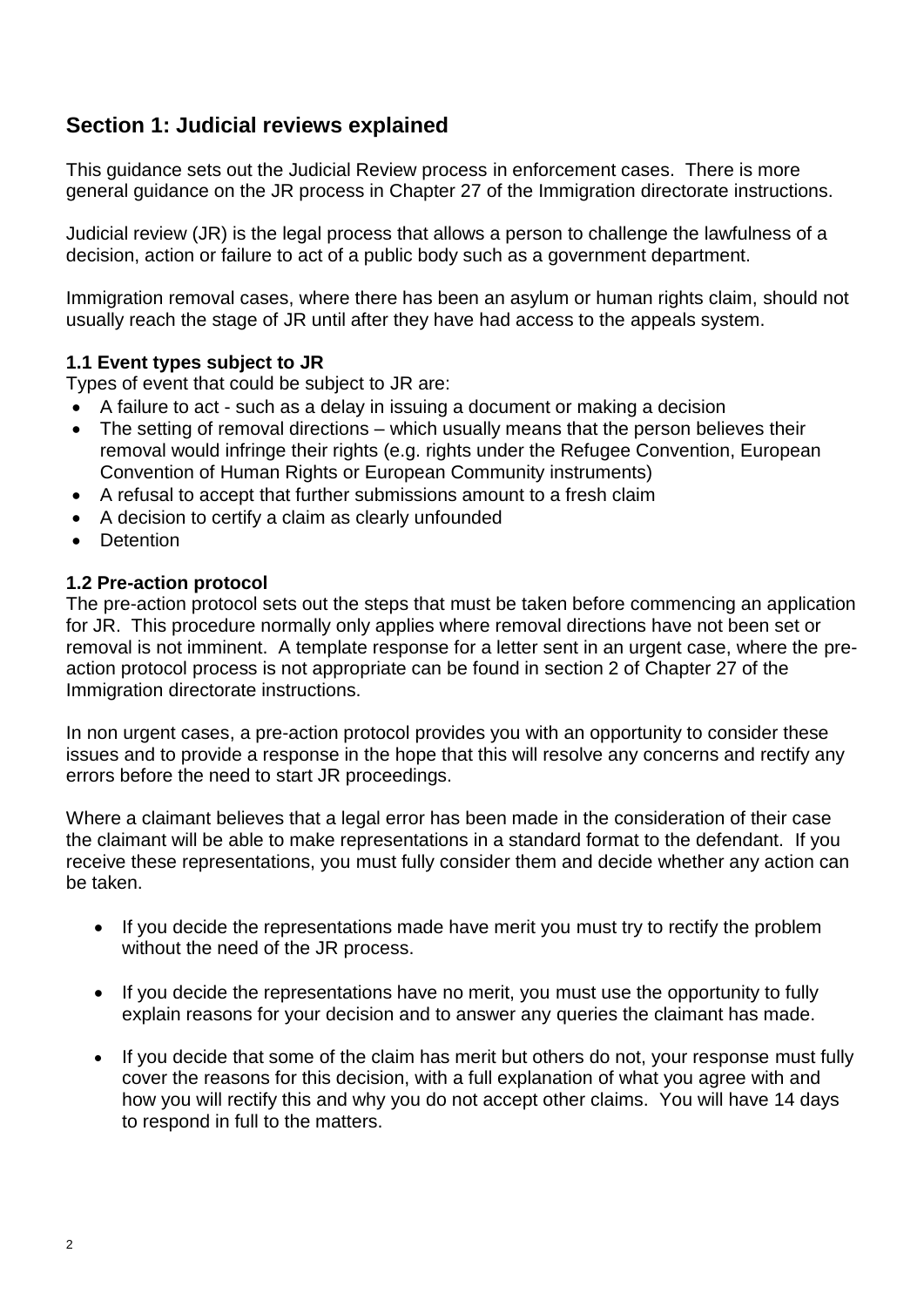### **QUICK GUIDE TO JR PROCESS:**

The below flow chart explains the JR process and the relevant timescales involved. For further written detail on the JR process please see [Chapter 27](http://horizon.gws.gsi.gov.uk/portal/site/horizon-intranet/menuitem.317ac56a071f9f3a43757f10466b8a0c/?vgnextoid=df106fa9b7c4c110VgnVCM10000064b6a8c0RCRD) of the Immigration directorate instructions.

<span id="page-2-0"></span>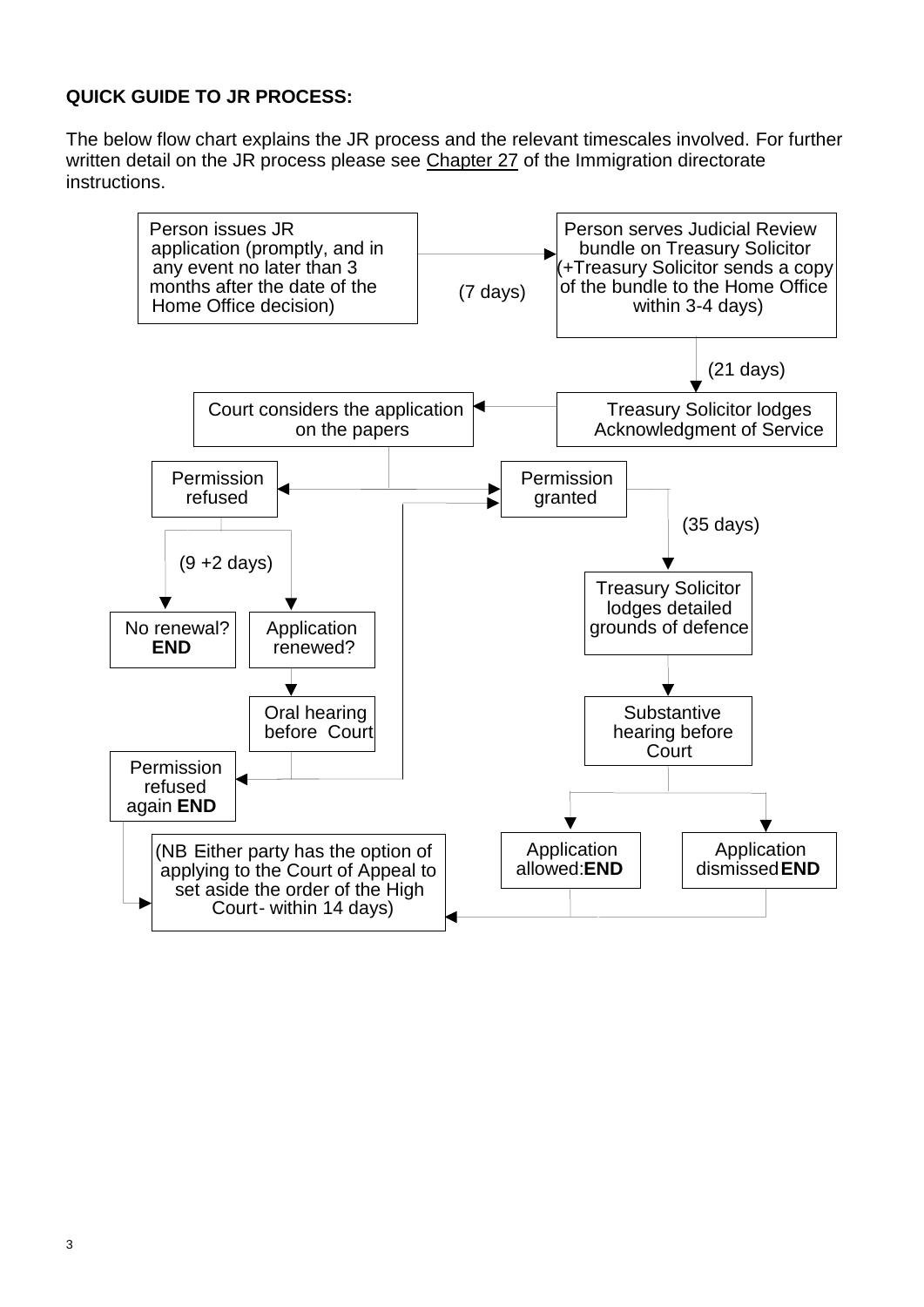# **Section 2: Notice of removal**

Notice of removal may be given in three different forms:

- (i) Notice of a removal window. The person is given notice of a period, known as the *removal window*, during which they may be removed;
- (ii) Notice of removal directions. The person is given notice of removal directions and thus knows the exact date of departure; or
- (iii) Limited notice of removal. A more restricted version of the *removal window* form of notification.

Only one of the above forms is necessary in each case. In some cases the enforcement officer may have discretion as to which of the above forms of notice is considered suitable, in other cases removal may only be possible with one form of notice.

## **2.1 Notice of a removal window**

Under this form of notice the person is given notice of a *removal window* during which removal may proceed without further notice. This form of notice is suitable for the following persons, subject to exceptions:

- Persons being removed under section 10 of the Immigration and Asylum Act 1999 as amended by the Immigration Act 2014. The person will be given a "Notice of Liability for Removal".
- Persons being deported under sections 3(5) and (6) of the Immigration Act 1971 or section 32 UK Borders Act 2007. The person will be given a "Deportation Decision Letter".

When "Notice of Liability for Removal" or "Deportation Decision Letter" is given, it starts the *notice period*. The person may not be removed during this period.

When the *notice period* ends, the *removal window* begins. A person may be removed during the *removal window*.

| When does the <i>notice</i><br>period begin? | • When the notice is given in person, the period begins at the<br>time notice is given.<br>When the notice is given by post, the period begins at<br>$\bullet$<br>00:01h the day after it is received. Unless shown otherwise,<br>the date of receipt is two working days after the date on<br>which the notice was posted.<br>The notice may not be given to a person with leave to enter<br>$\bullet$<br>or remain, or during the period within which an in country<br>appeal or an administrative review may be lodged in time or<br>is pending. |
|----------------------------------------------|-----------------------------------------------------------------------------------------------------------------------------------------------------------------------------------------------------------------------------------------------------------------------------------------------------------------------------------------------------------------------------------------------------------------------------------------------------------------------------------------------------------------------------------------------------|
| When does the <i>notice</i><br>period end?   | The notice will specify the length of the <i>notice period</i> . The<br>$\bullet$<br>minimum length of the <i>notice period</i> must comply with the<br>policy at paragraph 2.4 below.                                                                                                                                                                                                                                                                                                                                                              |
| When does the removal<br>window begin?       | • The removal window begins when the notice period ends.                                                                                                                                                                                                                                                                                                                                                                                                                                                                                            |
| When does the removal<br>window end?<br>4    | • The removal window will run for a maximum of three<br>months from the time the "Notice of Liability for Removal" or                                                                                                                                                                                                                                                                                                                                                                                                                               |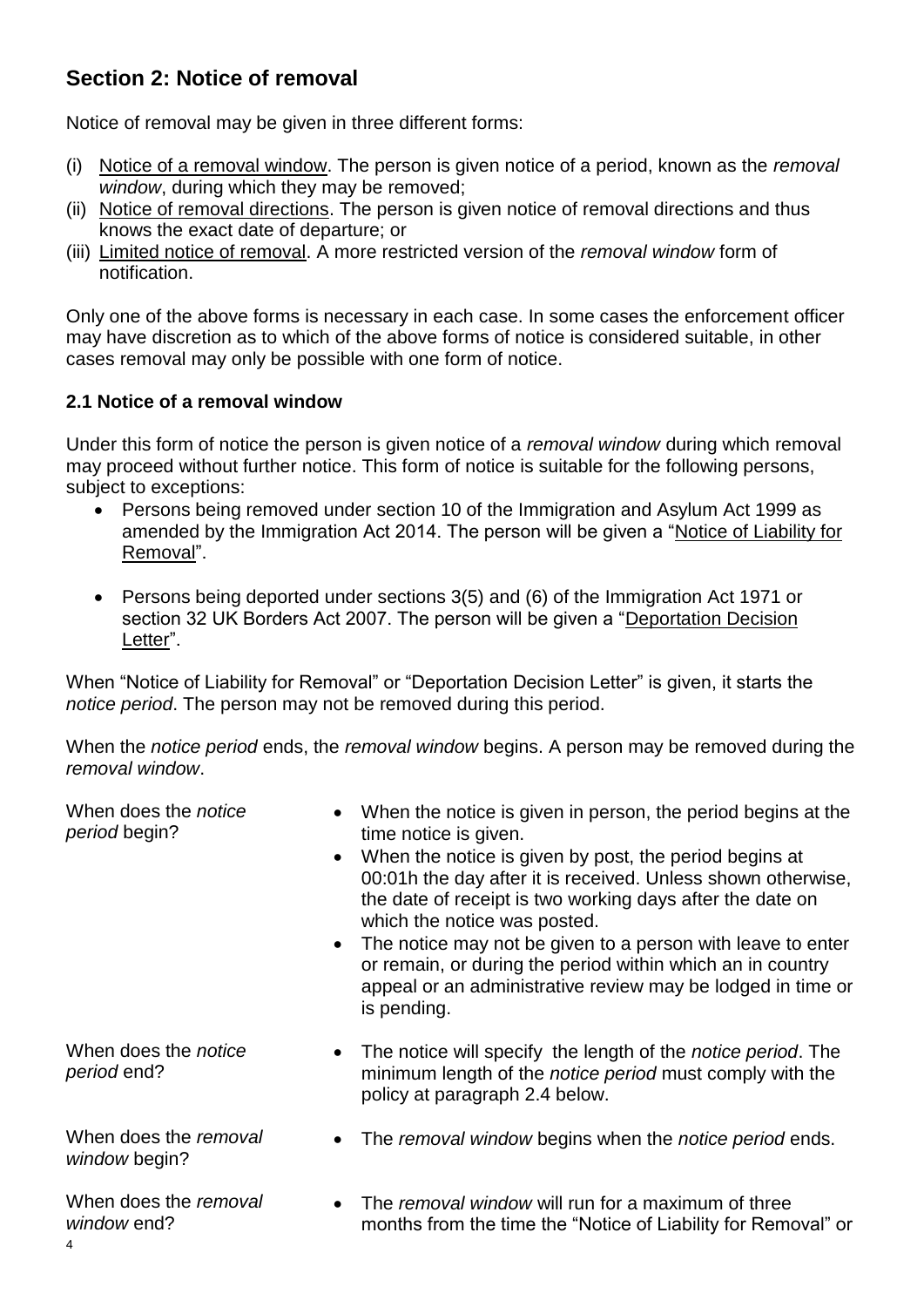"Deportation Decision Letter" is served.

- If a *removal window* has not yet expired, it can be extended by way of reminder for a further 28 days. This can be done by way of a *removal reminder* (RED0004 extension) which will also remind the individual of their obligation to raise any further issues with the Home Office
- If the person makes an asylum, human rights or EU free movement claim, involving issues of substance which have not been previously raised and considered, or a further charged application for leave, the window ends.

The "Notice of Liability for Removal" or "Deportation Decision Letter" must include:

- the country of return;
- in relation to an asylum claim, details of the part of the country to which they will be removed;

Where a removal window has expired, or removal will be via a third country transit point which is not one of the safe countries listed in section 3.2 (Removal via a different route) and which was not notified in the original notice, a fresh removal window should be notified using form RED0004 (Fresh) and a new notice period will begin. A proposed third country transit point (or a range of potential transit points) may be notified using this form.

The "Notice of Liability for Removal" must be accompanied by:

- a casework decision of the type outlined in chapter 50.1.3 or a RED0001 notice; or
- an Immigration Factual Summary. (Further guidance on the Immigration Factual Summary is in section 18 of this guidance.)

The "Notice of Liability for Removal" or "Deportation Decision Letter" must be copied to any legal representative where the Home Office has details of any representative actively involved in the case, or where a person asks that a specified representative be sent copies.

If someone has been given notice of a removal window, they need not always be taken into detention overnight before removal.

If someone is detained/ arrested for removal later on the same day but states that their circumstances have changed or that they wish to access legal advice, make a further claim or challenge their removal via the courts, they will not be removed for at least 72 hours. They will be taken to an IRC if detention is appropriate (see chapter 55).

# **2.1.1 Persons not suitable for removal window**

The policy described here in paragraph 2.1 may not be used to give notice of removal to:

- Family cases
- Where the person has no leave but has made a protection (asylum or humanitarian protections) or human rights claim, or appeal, pending
- Where the Home Office has evidence that a person meets one or more of the criteria for vulnerability listed in section 55.10 (persons unsuitable for detention).

It is possible that notice of a *removal window* may have been served on a person before it is established that they constitute a vulnerable group. If that has been done, the notice may not be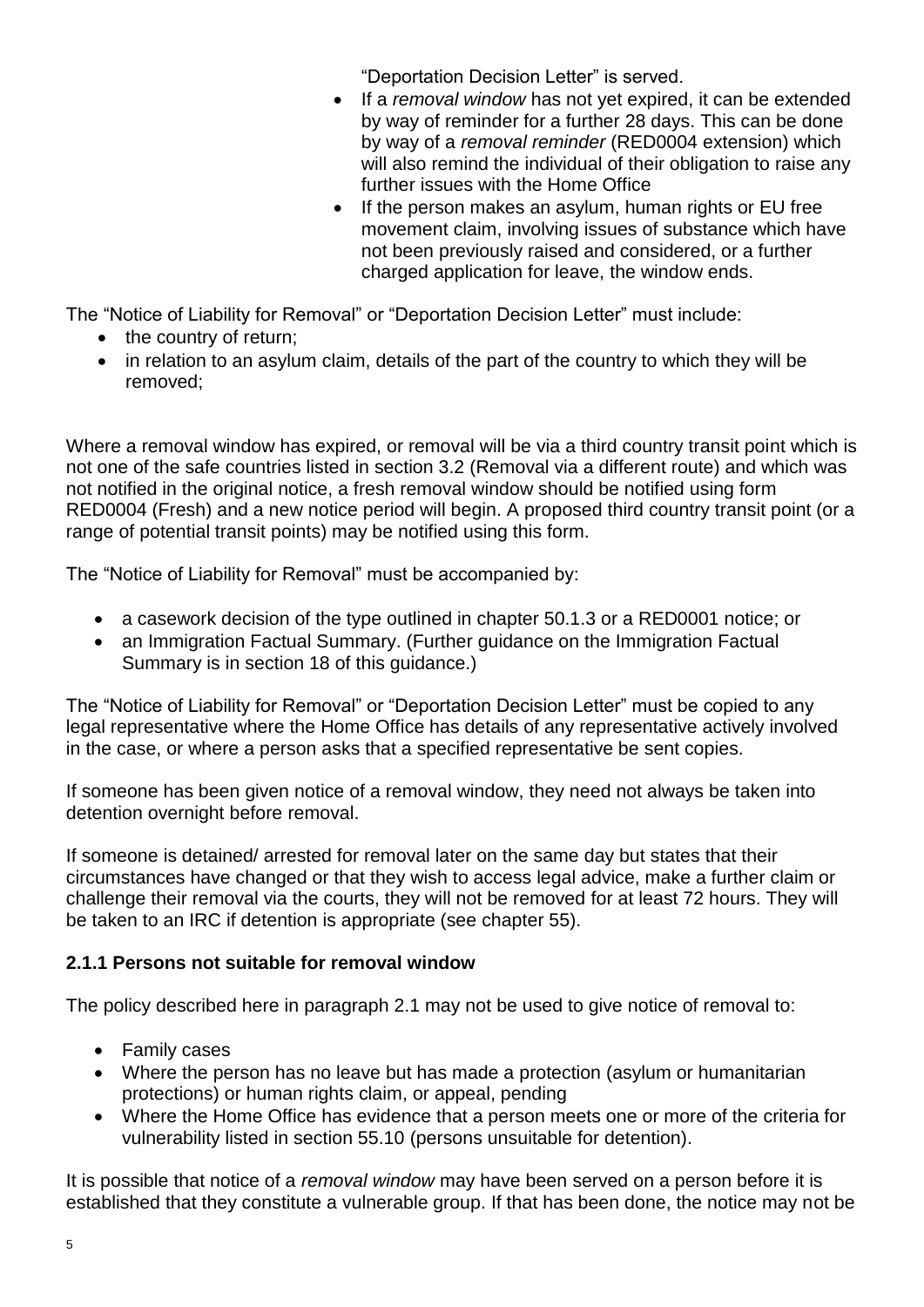relied upon to enforce removal. Instead new notice of removal must be given under 2.2 or 2.3 below.

### **2.2 Notice of removal directions**

Under this form of notice the person is given notice of *removal directions* which will specify the date of departure. This form of notice is suitable for the removal and deportation of all persons irrespective of the power under which they are being removed.

In most cases notice will usually be by service of form IS151D (or IS92 in port cases), with a copy of the removal directions in the case. The *notice period* (see section 2.4) runs from when notice is served up to the point of departure.

Persons being removed must be given adequate notice that removal has been scheduled. Where the person is detained, notice should ideally be given as soon as removal directions have been set. Where the person being removed is not detained but the removal is to be enforced and removal directions have been set, they should ideally be given notice as soon as possible after arrest. Where removal directions are being served on a person in an Immigration Removal Centre (IRC), you must ensure that a copy of the removal directions and all other relevant paperwork is faxed promptly to the IRC to serve on the individual. Unless exceptionally agreed with the Home Office manager at the IRC, the notice of removal will be served on the person the same day only where it is received by the IRC before 3pm.

When notice is given to a person being removed, it must be copied to their legal representatives where the Home Office has details of any representative actively involved in the case, or where a person asks that a specified representative be sent copies.

Notice of removal directions must also be accompanied by the Immigration Factual Summary (ICD. 2599). This must include a chronology of the case history, including details of whether any appeal rights were exercised and past applications for JR. Further guidance on the Immigration Factual Summary is in section 18 of this guidance.

### **2.3 Limited notice of removal**

In cases where there is a risk to safety or a significant risk of disruption, the exact details of the flight and time of departure may be withheld and limited notice given using form IS151G. The individual or family should be informed that they will not be removed during the *notice period*, and no later than 21 days from when notice is given. In the absence of a copy of the removal directions, they should also be told the country to which they are being removed and the route. This may be notified as a range of possible routes; for example, that the flight will either be direct, or via one of the safe countries listed in section 3.2, or via any other named country you are considering as a transit point. See Chapter 45 for further details regarding the application of this policy in family cases. Section 2.5 of this chapter deals with its application in charter cases and where there are other special arrangements (where the minimum notice would normally be 5 days).

When notice is given to a person being removed, it must be copied to their legal representatives where the Home Office has details of any representative actively involved in the case, or where a person asks that a specified representative be sent copies.

Notice of removal must also be accompanied by the Immigration Factual Summary (ICD. 2599). This must include a chronology of the case history, including details of whether any appeal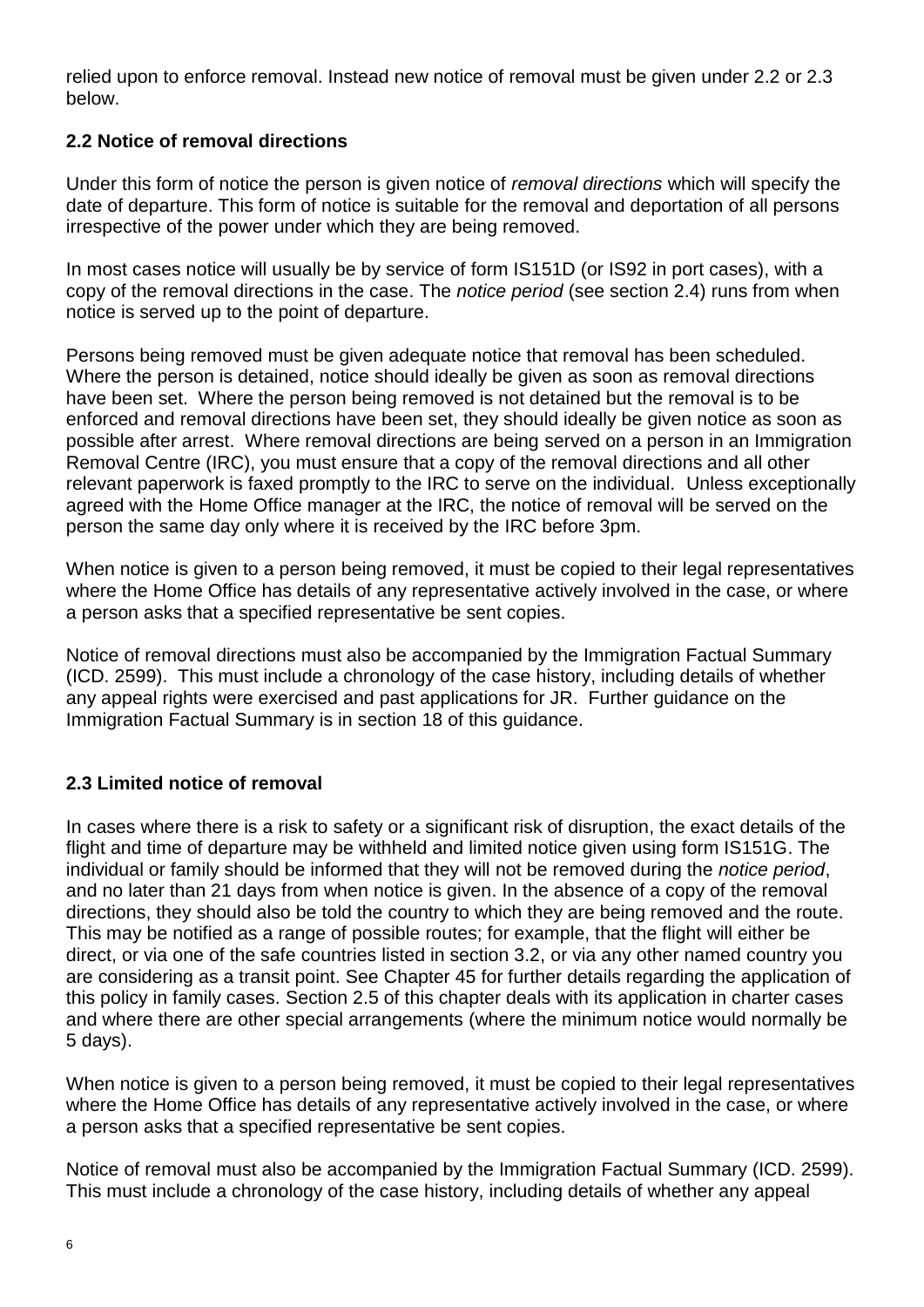rights were exercised and past applications for JR. Further guidance on the Immigration Factual Summary is in section 18 of this guidance.

## **2.4 The notice period**

Where notice is given of a *removal window* under paragraph 2.1 of this policy the *notice period* is 7 calendar days if at the point notice is given the person is not detained.

Otherwise, **subject to certain exceptions** described in this guidance at section 3, the *notice period* must be of the following minimum time periods:

- Normal enforcement cases minimum **72 hours** (including at least two working days)
- Third country cases and cases where the decision certified the claim (see section 2.4.3) minimum **five working days** (unless the case has already been reviewed by JR: see section 3.1.3).

### <span id="page-6-0"></span>**2.4.1 Normal enforcement cases (administrative removal and deportation)**

Unless an exception applies, there are three rules to consider when calculating the minimum *notice period*:

- (i) A minimum of **72 hours** must be given.
- (ii) This 72 hour notification period must always include **at least two working days**.
- (iii) The **last 24 hours** must include a working day unless the *notice period* already includes three working days.

The below table shows the latest times you can notify a person of their removal in normal enforcement cases, assuming you want to immediately remove at the end of the *notice period*, taking into account the minimum 72 hours notice period and the provisions in terms of working days. In summary, the notification times are as follows:

If removing on a Monday:

 If you wish to remove before 10am on a Monday, notice must be given by 10am on Wednesday. This is because the last 24 hours does not include a working day so the notice period must be extended to include three working days. Those you intend to remove between 10am and 5pm on a Monday will need sufficient time to access the courts on the Thursday and Friday of the preceding week so that they can challenge the decision to remove them if necessary. Those due to be removed after 5pm on a Monday will, however, have sufficient time to access the courts on the day of their removal, so removal directions can be set as late as 10am (when the courts open) on the Friday prior to removal.

If removing on a Tuesday:

 Individuals you intend to remove on a Tuesday may also need sufficient time to access the courts during the preceding week. Those due to be removed before the courts open on a Tuesday or between 10:00am and 5:00pm must be given sufficient time on the Friday before the planned removal to challenge the decision to remove them if they so wish. However, those due to be removed after 5pm on a Tuesday will have sufficient time to access the courts on the day of, and the day before, their removal, so you can serve removal directions as late as the same time on the preceding Saturday (72 hours before removal).

If removing on a Wednesday, Thursday or Friday:

 If you intend to remove a person on a Wednesday, a Thursday, or a Friday, unless there has been a bank holiday, the weekend is of no consequence when calculating the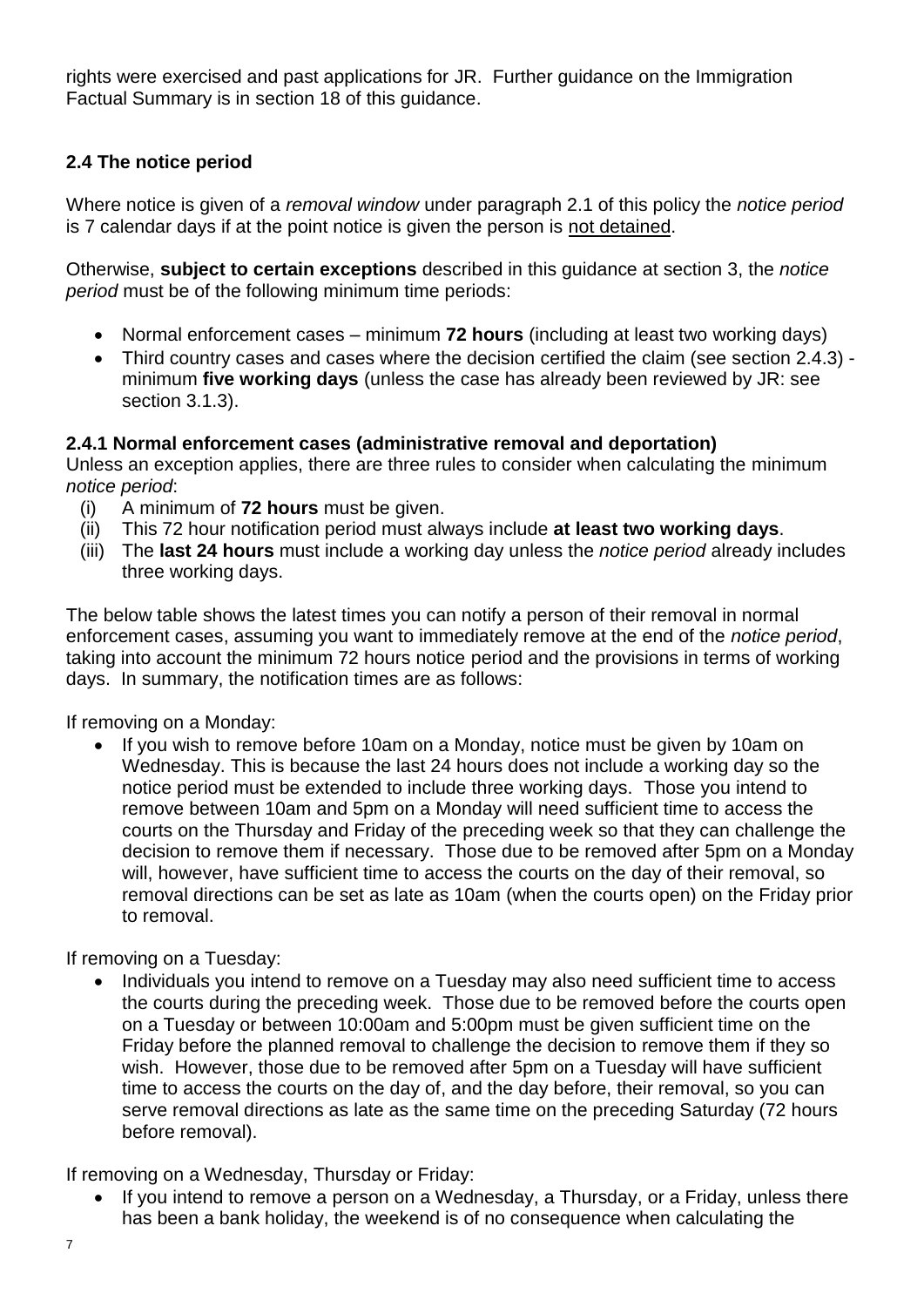minimum notice period. You must ensure when giving notice of removal that the person has at least two working days before their removal to challenge the decision to remove them in the courts if necessary.

If removing at the weekend:

 The courts are shut at weekends, so individuals you intend to remove then or before the courts open on a Monday must be given sufficient time in the preceding working days to challenge the decision to remove them if they so wish. Those due to be removed at the weekend or before the courts open on a Monday must therefore be notified of their removal on the Wednesday prior to the planned removal, so that they have three working days to access the courts if necessary.

This table does not take account of bank holidays which must be considered as extra non-working days.

| <b>Removal set for</b>      | <b>Notify by latest</b> |
|-----------------------------|-------------------------|
| 12:00am to 10.00am Monday   | 10:00am Wednesday       |
| 10.00am to 17:00pm Monday   | Same time Thursday      |
| 17:00pm to 12:00am Monday   | 10:00am Friday          |
| 12:00am to 10:00am Tuesday  | 10:00am Friday          |
| 10:00am to 17:00pm Tuesday  | Same time Friday        |
| 17:00pm to 12:00am Tuesday  | Same time Saturday      |
| Wednesday                   | Same time Sunday        |
| Thursday                    | Same time Monday        |
| Friday                      | Same time Tuesday       |
| 12:00am to 10:00am Saturday | Same time Wednesday     |
| From 10:00am Saturday       | 10:00am Wednesday       |
| Sunday                      | 10:00am Wednesday       |

In addition to the above table and summary, you can use the removal notice calculator when considering the latest time you can notify a person of their removal in normal enforcement cases.

There are occasions where the standard 72 hour notification period is not required (see section 3 of this guidance) which you must consider before giving notice of removal.

Persons detained for removal must be given access to telephone facilities to enable instruction of and on-going contact with representatives.

### **2.4.2 Family cases**

Since 1 March 2011, an end to end process has been in place for working with families with children (see guidance on family cases in Chapter 45). This new process provides families with greater support and advice when considering their options for voluntarily leaving the UK (Assisted Return). Where families are not prepared to return voluntarily they may be given the opportunity to leave under their own steam (Required Return) before enforcement action (Ensured Return) is considered.

As part of the Assisted Return stage of the new process, all families liable for return are given the opportunity to attend a Family Return Conference to discuss their options for returning home and raise any legal challenges or further submissions regarding their departure. Where necessary, families are then given a minimum of two weeks after their Family Return Conference to think about how best to go home before the Home Office consider setting removal directions.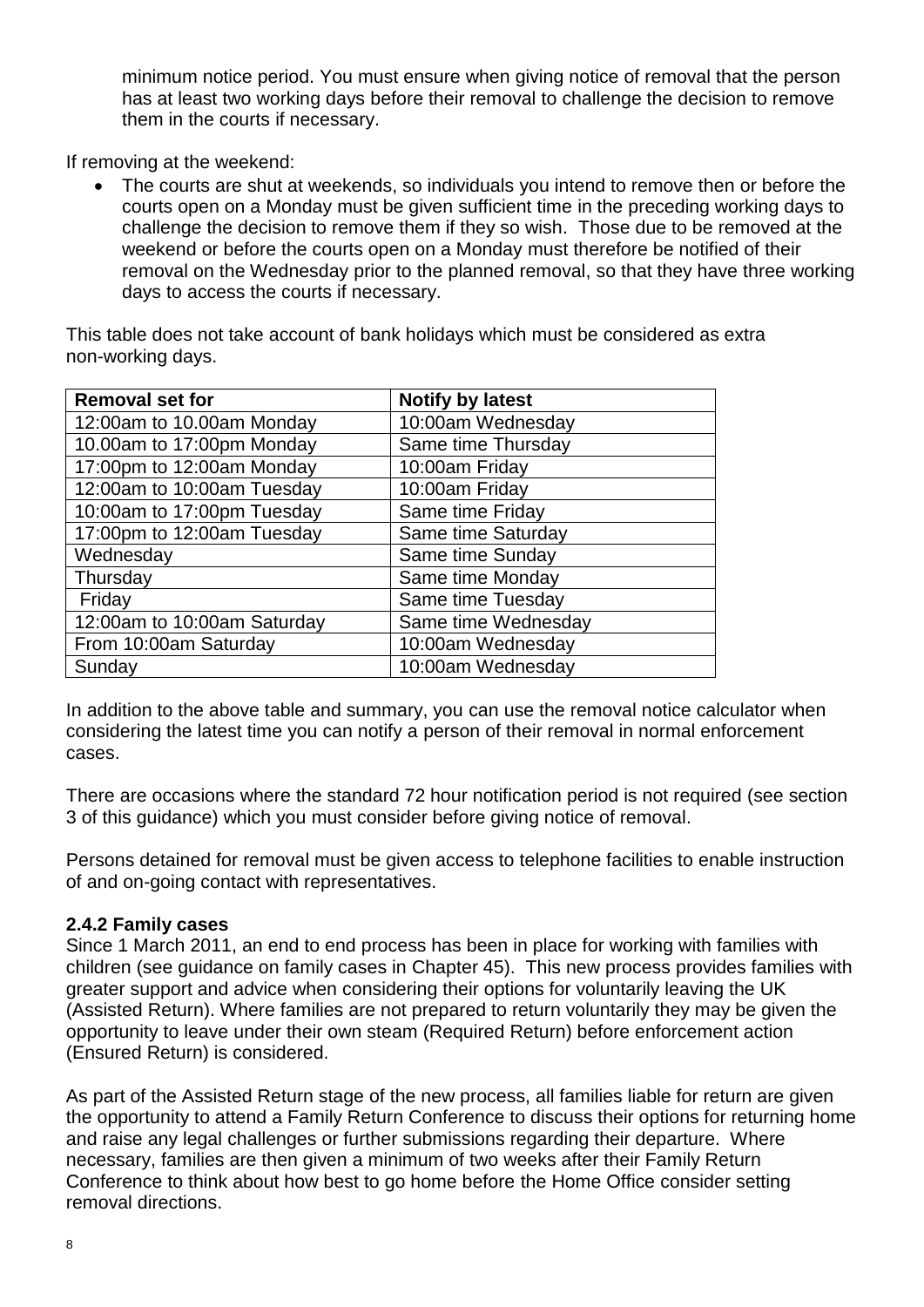In addition to the minimum two week Assisted Return reflection period, specific notification periods have been established for giving notice of removal at the Required Return and Ensured Return stages of the family returns process.

# <span id="page-8-0"></span>**2.4.2.1 Notifying a family of their Required Return**

In almost all cases, families who are not prepared to voluntarily leave the UK are given the opportunity to make a Required Return which means they leave under their own steam without any enforcement action. In these cases, the Home Office pursues a self check-in or assisted check-in return in which we give notice of removal with at least two weeks notice while they remain living at home.

## <span id="page-8-1"></span>**2.4.2.2 Notifying a family of their Ensured Return**

Families reach the Ensured Return stage of the new process only where the Assisted and Required routes of return have failed or, in exceptional circumstances, where we consider a Required Return is not appropriate. The standard notification times set out in 2.4.1 above apply to families subject to Ensured Return unless one or more of the exceptions in section 3 applies. If the family is subject to a limited notice removal, the standard notification period will be used to provide the time and date before which they will not be removed.

### <span id="page-8-2"></span>**2.4.3 Third country and Non-suspensive appeal (NSA) cases**

Cases certified under a) s.94, s.94B or s.96 of the Nationality, Immigration and Asylum Act 2002 (the 2002 Act) and b) EEA Regulation 24AA , as well as third country cases do not attract a statutory in-country right of appeal. When you give notice of removal to a person in these cases, you must satisfy yourself that they have the opportunity to access the courts before their departure is enforced. If notice of removal is given at the same time as the NSA or third country decisions this is likely to be their first opportunity for legal redress. A minimum of **5 working days** notice must therefore be given between giving notice of removal and the removal itself (unless the case has already been reviewed by JR, or in some circumstances where the individual has received such notice previously: see section 3.1.3).

As the courts are shut at weekends, you will need to give notice of removal seven days before you intend to remove the person in most third country and NSA cases. Where you intend to remove an individual on a Saturday or a Sunday, you may, in some cases, actually need to give notice of removal as much as eight or nine days in advance of removal if, for any reason, you are not able to give notice of removal the preceding weekend.

The below table shows the notification times for NSA and third country cases. It does not take account of bank holidays which must be considered as extra non-working days.

<span id="page-8-3"></span>

| <b>Removal directions set for:</b> | <b>Notify by latest:</b>                                       |  |  |
|------------------------------------|----------------------------------------------------------------|--|--|
| Monday                             | Same time the preceding Monday (7 days before)                 |  |  |
| Tuesday                            | Same time the preceding Tuesday (7 days before)                |  |  |
| Wednesday                          | Same time the preceding Wednesday (7 days before)              |  |  |
| Thursday                           | Same time the preceding Thursday (7 days before)               |  |  |
| Friday                             | Same time the preceding Friday (7 days before)                 |  |  |
| Saturday                           | Same time the preceding Saturday (7 days before) or Friday of  |  |  |
|                                    | the previous week (eight days before) if you are not able to   |  |  |
|                                    | serve removal directions at the weekend                        |  |  |
| Sunday                             | Same time the preceding Sunday (7 days before) or Friday of    |  |  |
|                                    | the previous week (9 days before) if you are not able to serve |  |  |
|                                    | removal directions at the weekend                              |  |  |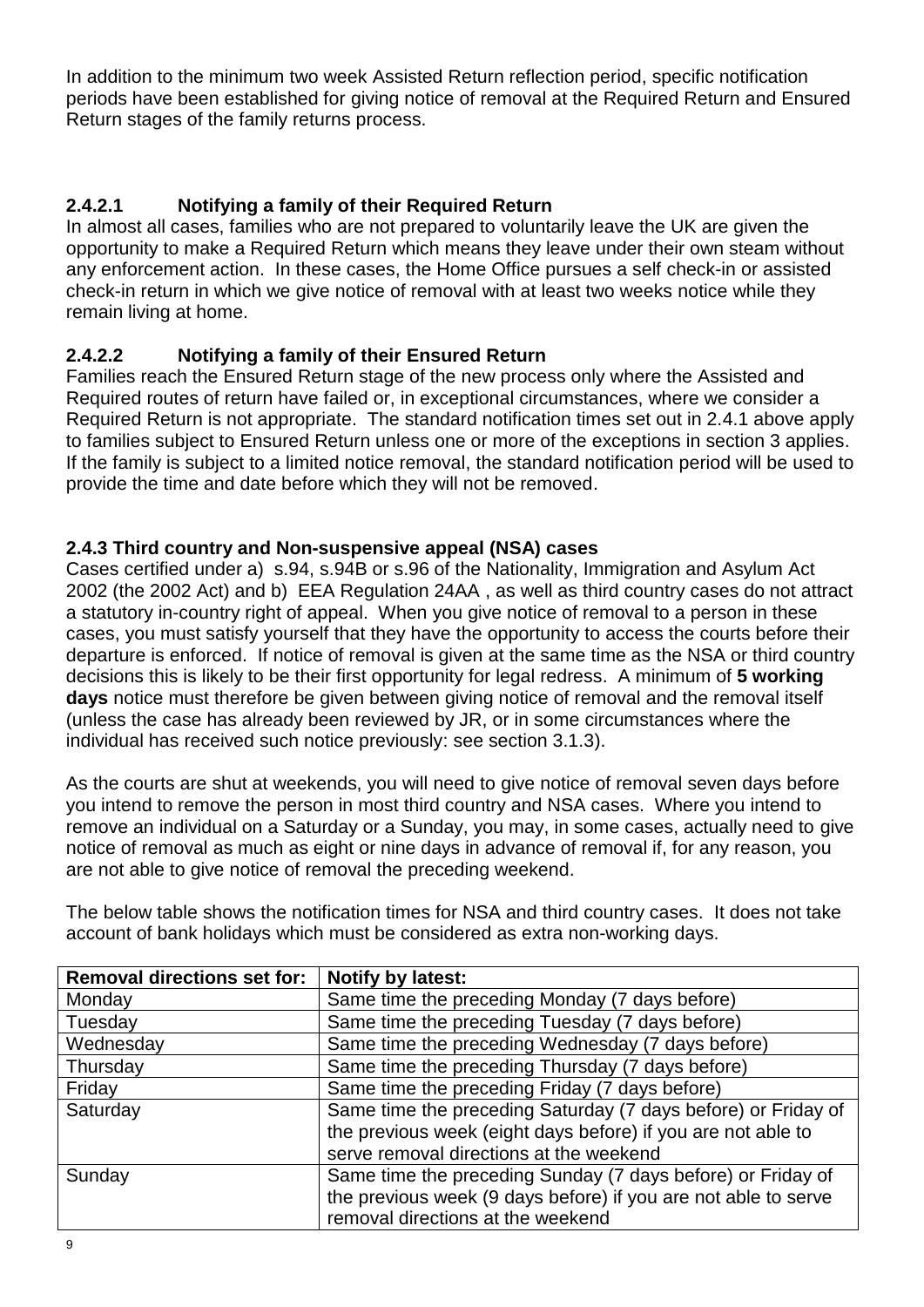In addition to the above table and summary, you can use the removal notice calculator when considering the latest time you can notify a person of their removal in third country and NSA cases.

There are instances where standard notification may not be required for NSA and third country cases (some family cases for example – see section 3.1.2 of this guidance), which you must consider before setting removal directions.

#### **2.5 Special arrangements (including charter flights)**

Individuals being removed by special arrangements (including charter flights) who wish to legally challenge their removal are normally required to seek injunctive relief as a JR application will not usually result in deferral of removal. (See section 6.1 for further detail on special arrangements). In these circumstances, the person will be given a minimum of five working days notice of removal so they have the opportunity to take legal advice. The purpose of this extended period of notice of removal is to minimise the number of last minute applications for injunctive relief to the High Court in England and Wales, the Court of Session in Scotland or the High Court in Northern Ireland and to encourage people to inform the Home Office at the earliest opportunity of any further submissions they want to make.

If individuals being removed by charter flight or special arrangements are not required to seek injunctive relief to challenge removal, a JR application will usually continue to result in a deferral of removal. In these circumstances, the standard 72 hours notice period applies rather than five working days.

To protect the safety of those on board a chartered aircraft to particular destinations it may be necessary, for security reasons, to withhold the exact details of departure. In these cases, all those being removed by that flight will be given limited notice of removal as referred to above at para.2.3 (ie they will still be given a minimum of five working days notice of removal but will be informed that they will be removed no sooner than five working days and no less than 21 days from the date where notice of removal is given)

<span id="page-9-0"></span>As well as referring to the tables at 2.4.1 and 2.4.3, you can use the removal notice calculator when considering the latest time you can notify a person of their removal in charter flight and other special arrangement cases.

.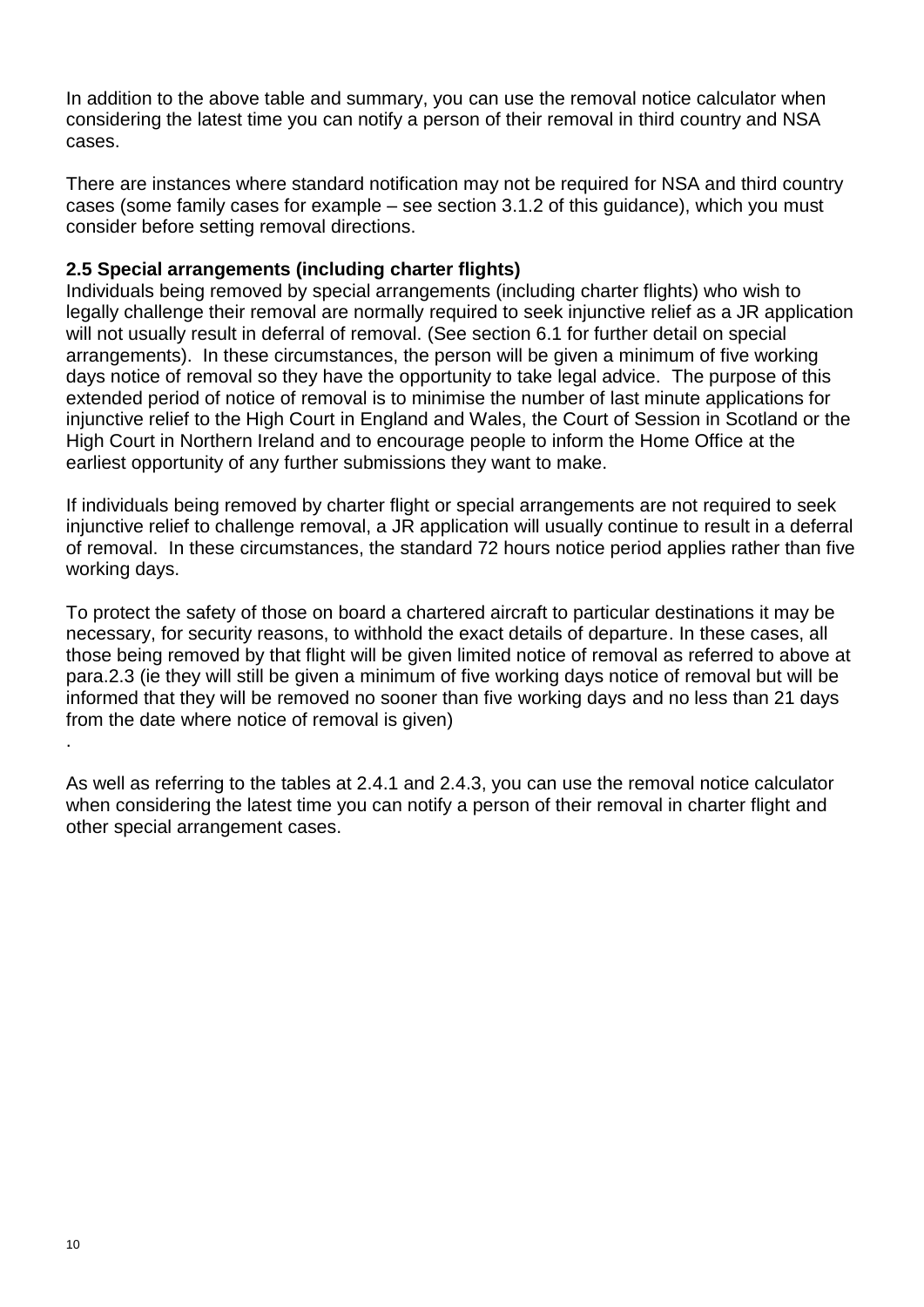# **Section 3: Where standard notification may not be required when giving notice of removal**

This section details the circumstances in which you do not need to provide standard notification when giving notice of removal. Standard notification of removal does not need to be given where:

(a) an exception applies, or

(b) where a second period of notification is not needed following a failed removal.

### <span id="page-10-0"></span>**3.1 Exceptions to standard notification of removal**

Below we detail the following exceptions to standard notification of removal. These are:

- Port cases where removal occurs within seven days of refusal.
- Third country and NSA family cases subject to Ensured Return.

#### <span id="page-10-1"></span>**3.1.1 Port cases**

In port cases, if removal takes place within seven days of refusal, you do not need to provide 72 hours notice. You must provide the standard 72 hours notification of removal in cases which are refused entry at port where removal does not take place within seven days of refusal.

If a human rights claim is raised in a port case where standard notification is not required, the Operational Support and Certification Unit (OSCU) may, where the claim falls to be refused, be able to certify the claim without deferring the removal directions. Such cases must be referred to OSCU who will decide whether such action is appropriate.

### <span id="page-10-2"></span>**3.1.2 Third country and NSA family cases subject to Ensured Return**

Families are liable for Ensured Return only where Assisted and Required Return have both failed or, exceptionally, where we consider a Required Return is not appropriate. Therefore, any family that reaches this stage of the family returns process will have already had opportunities following their Family Return Conference and, where appropriate, when they were given notice of removal at the Required Return stage, to make an application for JR, if they wanted to do so.

If a third country or NSA family case has reached the Ensured Return stage of the family returns process, you do not need to provide a minimum of five working days notice because they will not need this longer notification period to access the courts. Instead, you must provide standard notification (minimum 72 hours) of removal in these cases.

### **3.1.3 NSA cases already reviewed by JR or following a failed removal**

Where an NSA decision has already been challenged by way of JR and either all JR proceedings have been concluded or the JR proceedings are no longer a legal barrier to removal (e.g. the court has made a finding of 'no merit' or that renewal will not be a bar to removal) any subsequent removal directions will only require the standard notice period of 72 hours, not five working days.

Where removal directions have been set for five working days in an NSA case and the individual either does not challenge the removal during that period or their challenge does not result in deferral of their removal, but the removal fails for other reasons (eg travel document issues or technical reasons), you should apply the ten days policy where possible (see section 3.2). Where this is not possible (eg travel documents take longer than ten days to obtain) removal directions may be reset with 72 hours notice rather than five days.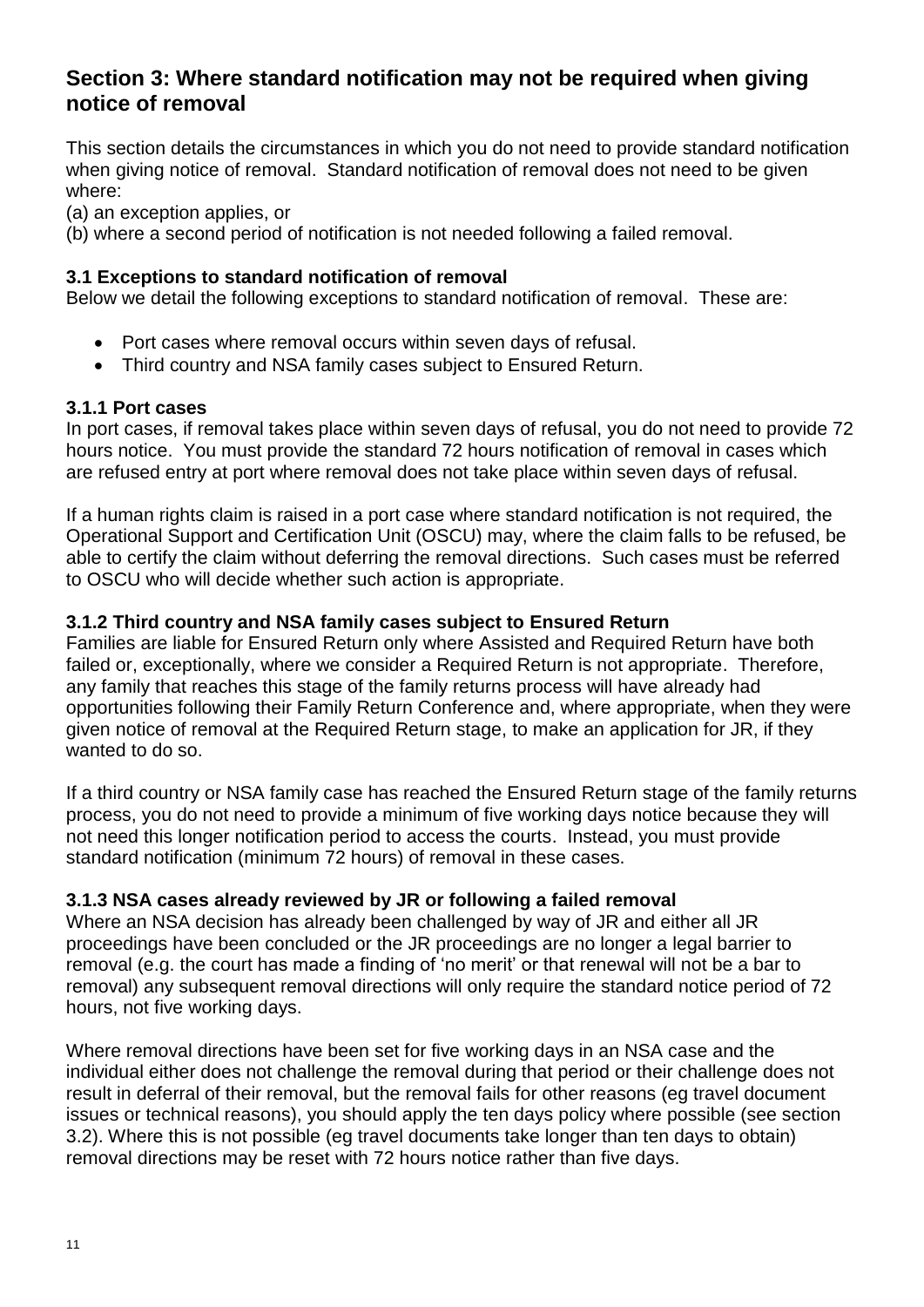### <span id="page-11-0"></span>**3.2 Where a second period of notification is not needed.**

Where a person was given the required notice of removal but the removal fails or is deferred, it may not be necessary to give a further period of notice when rearranging removal for within 10 days of the failed or deferred removal.

Where a person has been given notice of a *removal window* or limited notice and an attempted removal fails, removal may be rescheduled without further notice if it is within the removal window or limited notice period which they have already been given, without the ten day policy being applied. This does not prevent the ten day policy being applied (if it is appropriate to do so) if a removal fails towards the end of the *removal window* or limited notice period.

#### **When could I apply this?**

The list below is not exhaustive and is subject to the circumstances outlined below at, 'When could I not apply this?'

- The flight cannot depart as scheduled due to a technical fault with the aircraft or transport difficulties with the relevant contractor including problems with the availability of aircraft, related aircrew or the scheduled departure slot.
- The scheduled departure time of the flight has had to change for other reasons such as adverse weather conditions, industrial action or other significant factors that can be reasonably deemed to be outside of the Home Office's control.
- The person has attempted to frustrate their removal by being non-compliant e.g. refusing to leave the immigration removal centre or board the vehicle.
- Where removal has been disrupted by another person's behaviour.
- Removal was deferred following a JR of removal which has been concluded or the judge has given a finding of 'no merit' or 'renewal should not act as a bar to removal' subject to the following conditions.

### **When could I not apply this?**

Appropriate notice must continue to be given in cases where there has been more than 10 days since the initial deferral/cancellation or where there has been a significant change in circumstances, such as:

- We are re-setting removal directions to a different country;
- Further submissions (involving issues of substance which had not been previously raised and considered) have been received and refused since the earlier removal direction failed or;
- In certain circumstances if there has been a change of route, see below.

#### **Removal via a different route**

If for operational reasons it is required to change the route of return to **remove** a place of transit you do not need to allow a further period of notice when re-setting removal directions for within 10 days of the failed removal, providing the place of final destination remains unchanged. For example, the alteration is from a flight from London to Abidjan via Lagos to a direct flight from London to Abidjan.

If for operational reasons it is required to change the route of return to **insert or amend** a place of transit you must give a new standard notice period unless the new place of transit is in a safe country. A new standard notice period will not be required when the new place of transit is in Austria, Belgium, Bulgaria, Croatia, Cyprus, Czech Republic, Denmark, Estonia, Finland, France, Germany, Greece, Hungary, Iceland, Ireland, Italy, Latvia, Lithuania, Luxemburg, Malta, Netherlands, Norway, Poland, Portugal, Romania, Slovakia, Slovenia, Spain, Sweden, or Switzerland.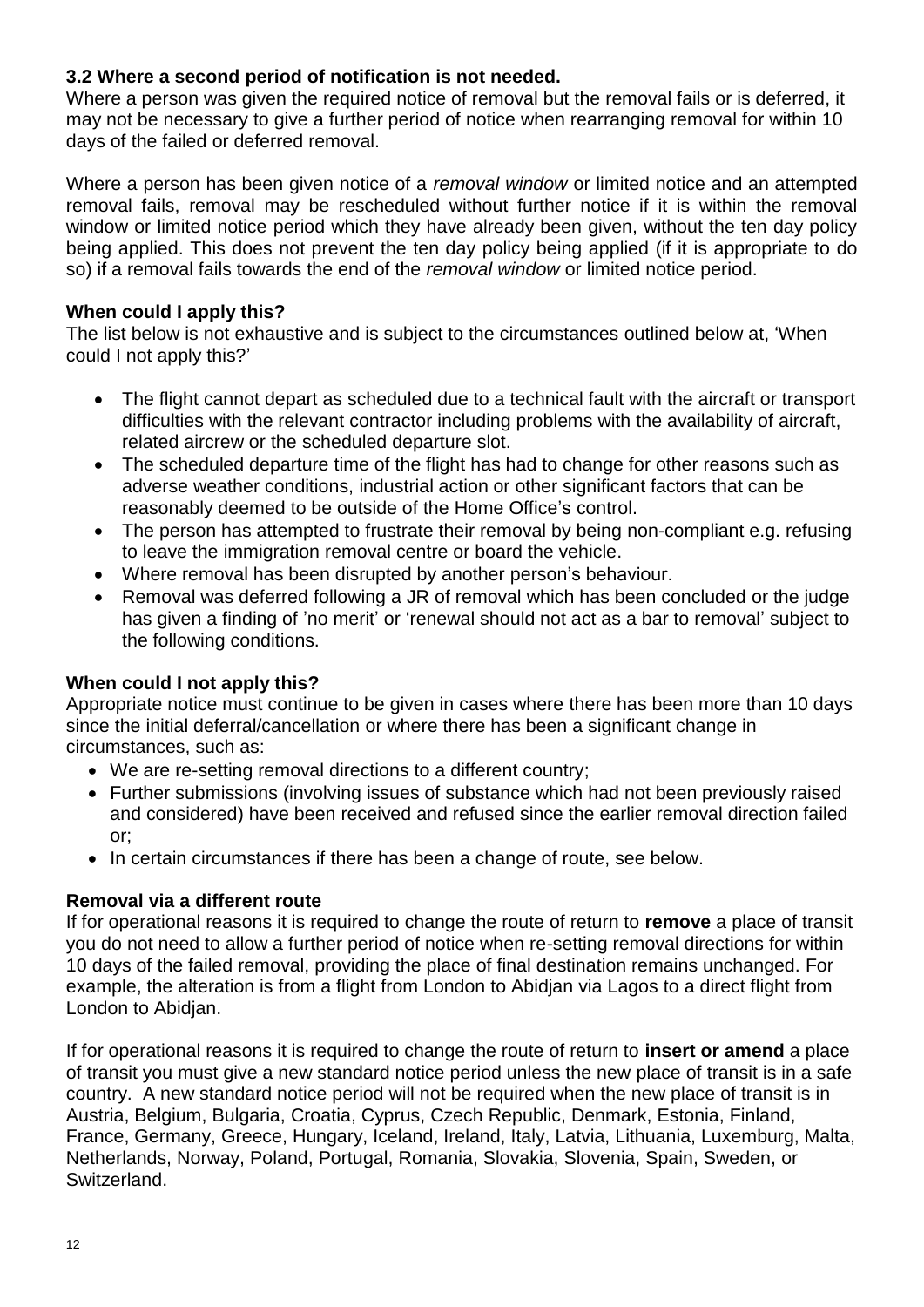For example, if the original removal directions were set from London to Abidjan via Lagos, you may alter the place of transit (Lagos) to Paris without a new notice period. However, if you changed the transit point from Lagos to Nairobi, a new notice period would be required.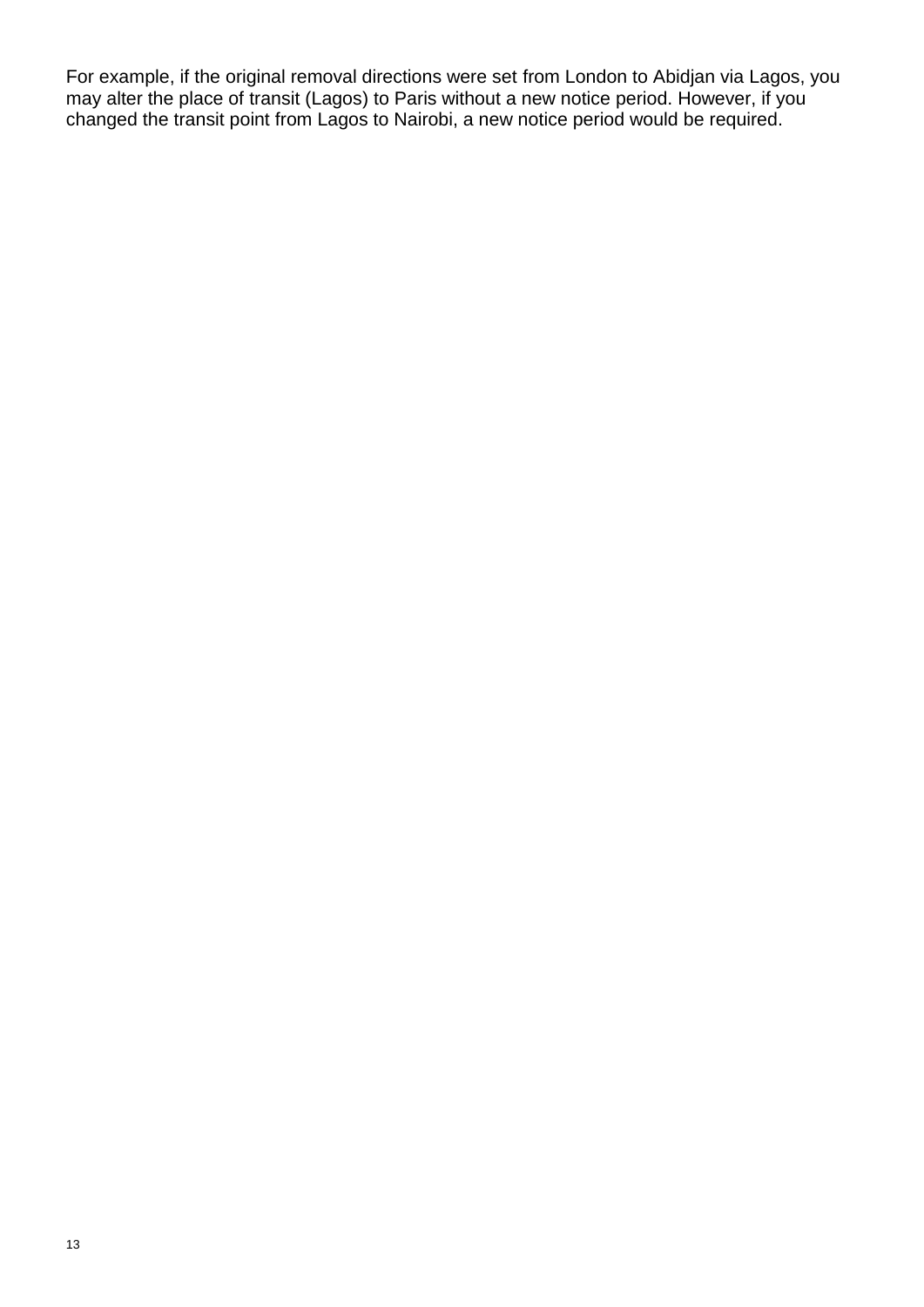# **Section 4: Handling judicial reviews**

It is not necessary to defer removal on a threat of JR, though it is important to satisfy yourself that the person concerned has had the opportunity to lodge a claim with the courts (particularly in certified or third country cases where there is no statutory in-country right of appeal).

The Home Office will only consider deferring removal if a JR application made in England and Wales is properly lodged with the Administrative Court in accordance with [Practice Direction](http://www.justice.gov.uk/courts/procedure-rules/civil/rules/part54/pd_part54a)  [54A Section II](http://www.justice.gov.uk/courts/procedure-rules/civil/rules/part54/pd_part54a) of the Civil Procedure Rules, or properly lodged with the Upper Tribunal in accordance with the [Tribunal Procedures \(Upper Tribunal\) Rules 2008](http://www.justice.gov.uk/tribunals/rules) (as amended).

### <span id="page-13-0"></span>**4.1 Deferral of removal**

The JR application, as received by the Home Office, may take the following forms:

1. Claim form issued with detailed grounds.

The Home Office will normally defer removal where a JR application made in England and Wales has been properly lodged with the Administrative Court or the Upper Tribunal in accordance with the relevant procedure rules. However, removal will not automatically be deferred where there has been less than three months since a previous JR or statutory appeal or the person is being removed by special arrangements (including by charter flight) (see section 6 of this guidance).

2. Claim form issued with statement of reasons for non-compliance with the Practice Direction. In cases where the claim form has been issued and the person has provided a statement of reasons for non-compliance with the Practice Direction, the court will notify the Home Office and the matter will be placed before a judge for consideration as soon as practicable. In these circumstances the Home Office will defer removal if:

- The court decides that good reason has been provided for failure to comply (and gives a direction, e.g. that detailed grounds be submitted by a specified date), or;
- Permission to proceed to JR is granted, or;
- The court has not yet considered the matter by the time/date of removal. In such circumstances, it will be necessary to defer removal until the court has reached a decision.
- 3. Out-of-hours claims prior to lodging with the court.

Where it is not possible to file a claim due to the Administrative Court or Upper Tribunal office being closed, the Home Office may defer removal if provided with a copy of detailed grounds and subject to a consideration of the exceptions set out in section 6 of this guidance. The responsibility remains with the claimant to file the claim form as soon as possible on the next day the Administrative Court or Upper Tribunal office is open and to notify the Home Office that the claim form has been issued.

All JR applications received in respect of cases where removal directions have been set must be referred to OSCU who will consider on an individual case by case basis whether deferral of the removal directions is necessary.

JR applications relating to third country cases must be referred to the Third Country Unit (TCU) between 9am-5pm Monday to Friday. Deferral of removal directions will be considered by TCU on a case by case basis.

# <span id="page-13-1"></span>**4.2. Withdrawing an application for judicial review**

In some cases, a person with an outstanding JR application may ask to leave the UK. Where a person wishes to make a voluntary departure, you must ask them to sign a disclaimer (form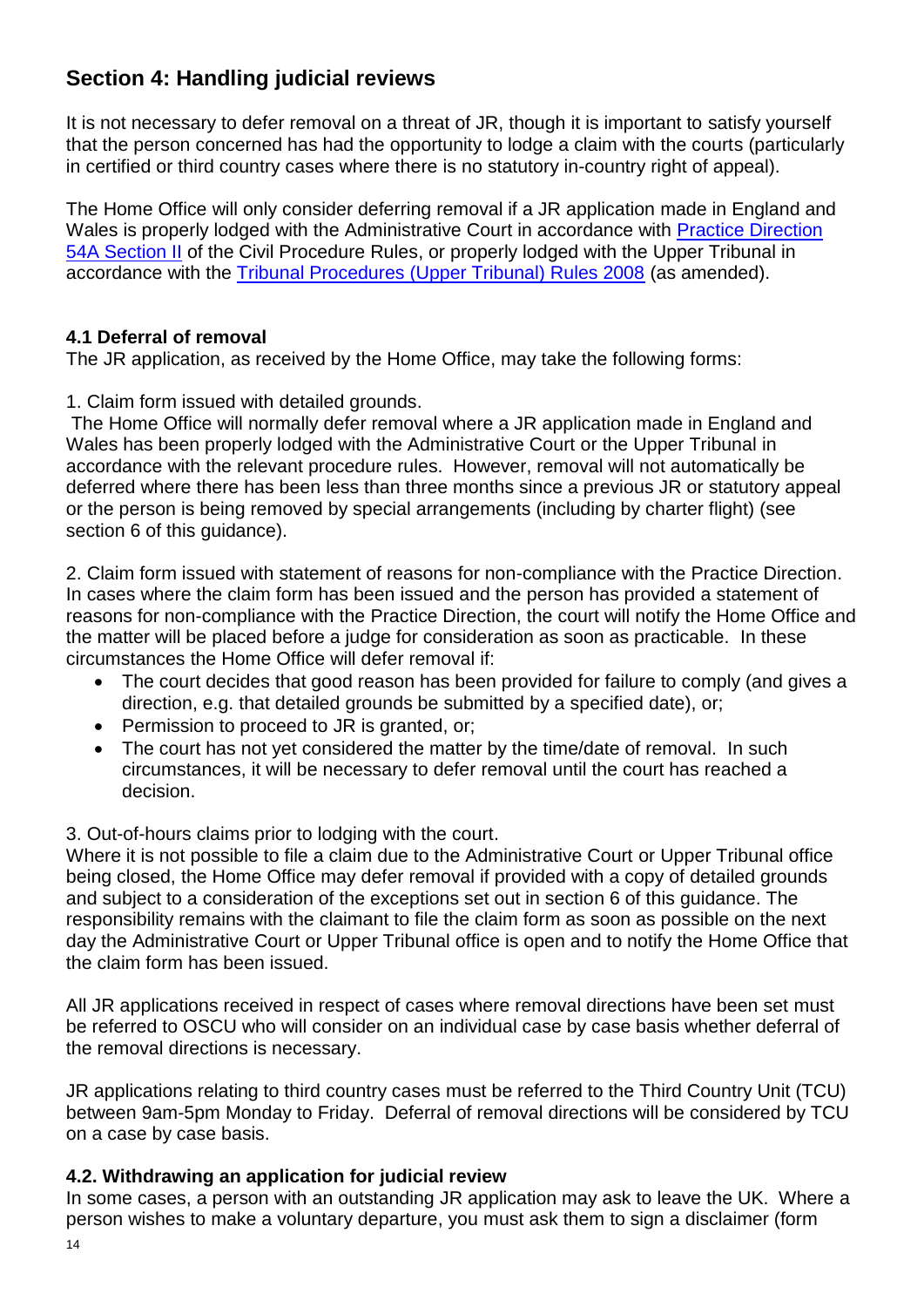IS101). The person (or their legal representative) must also contact the courts to withdraw their JR application so that the court file is closed. This must be done before the person leaves the UK so that a Notice of discontinuance can be filed. Further guidance on voluntary departures is in Chapter 48.

# <span id="page-14-0"></span>**Section 5: Threat of judicial review**

Where there is a threat of JR, removal directions must remain in place until a Crown Office reference, Upper Tribunal reference or injunction is obtained in accordance with 4.1 above. However, even if a complete JR claim is submitted, removal directions can be maintained where certain exceptions apply and the JR would not be barrier to removal (see Sections 6 and 7). All threats of JR must be referred to OSCU who will consider whether it is appropriate to maintain removal directions.

In all removal cases, if a person is unable to file a claim because the Administrative Court or Upper Tribunal office is closed, you must still consider whether deferral is appropriate where a copy of detailed grounds is provided to the Home Office and lodged with the court or tribunal at the earliest opportunity. A decision on whether to defer in these circumstances will be taken by OSCU.

## <span id="page-14-1"></span>**5.1 Special arrangements (including charter flights)**

Where your case is scheduled to be removed by special arrangements, including charter flight, and a threat of JR is received:

- You must refer the case to OSCU immediately.
- OSCU will let you know if the removal can go ahead on a case by case basis.
- If OSCU decide not to defer removal, they will provide a letter for you to send to the person or his representatives of this decision and the reasons. The letter will explain that removal will continue unless an injunction is obtained.
- If an injunction is obtained, all enforcement action must be suspended immediately.

#### <span id="page-14-2"></span>**Port cases**

In port cases where removal directions are set for a date within seven days of refusal, you must defer removal when a written threat of JR is received. The person must be given 48 hours to lodge their application with the Administrative Court or Upper Tribunal, so any removal planned for within this period must be re-scheduled. You must also inform the person that their removal will proceed if they do not properly lodge their application with the court or tribunal (as set out in section 4 above) within this period. The 48 hours begins when you receive the written threat of JR and must include at least one working day.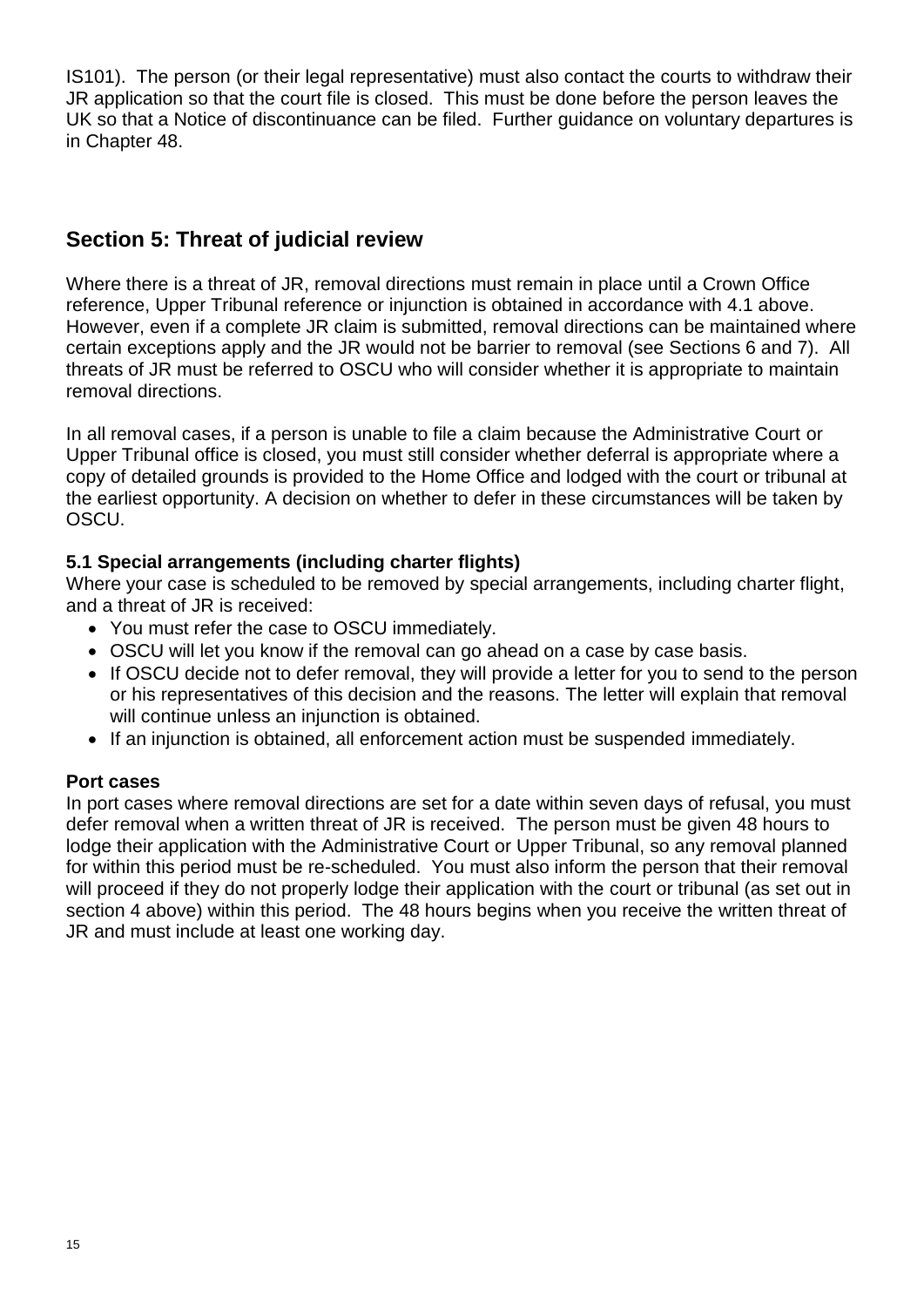# **Section 6: Application for permission received**

If an application for permission to JR is submitted and removal directions are in place, the application must be passed immediately to OSCU for consideration. They will provide advice on whether to defer removal. OSCU will normally advise to suspend removal when an application for permission to JR is made but there are exceptions to this.

OSCU must not automatically defer removal where a JR application is made with detailed grounds if:

- 1. there has been less than three months since a previous JR or statutory appeal has been concluded on the same or similar issues; or
- 2. there has been less than three months since a previous JR or statutory appeal has been concluded and the issues being raised could reasonably have been raised at that previous JR or statutory appeal; or
- 3. A stay on removal relating to the current JR has already been refused, and no subsequent application for a stay has been granted; or
- 4. the individual is being removed by special arrangements (including by charter flight).

In addition, OSCU will not automatically defer removal where a JR renewal application has been made but an application for injunction has already been refused in relation to that same JR application (see also section 12).

If OSCU decide that removal will not be deferred they will provide a letter for you to serve on the person or his representatives to let them know that the removal will go ahead unless they obtain an injunction preventing removal. If an injunction is obtained, all enforcement action must be suspended immediately.

If a decision is made not to defer removal, in line with the exceptions set out in points 1 to 4, but the removal fails for reasons unrelated to the JR proceedings, then removal directions may be re-set (or the ten day policy applied), provided that the reasons for the original decision that the JR should not suspend removal are still applicable. Removal should be suspended if an injunction is obtained or permission to proceed is granted.

If the circumstances in points 1 to 3 apply (for example, there has been less than three months since a previous JR or statutory appeal), a JR which is lodged before removal directions have been set is not an automatic bar to the setting of removal directions. You should consult OSCU about whether it will be appropriate to set removal directions, and any other requirements (e.g. to advise the individual of the need to obtain an injunction to prevent removal). Applications for permission to JR in third country cases must be referred to TCU between 9am-5pm Monday to Friday.

# <span id="page-15-0"></span>**6.1 Special arrangements (including charter flights)**

Chartered flights are subject to special arrangements because of the complexity, practicality and cost of arranging an operation. For this reason a JR application may not defer removal. Special arrangements may also apply in other cases. For example, where complex medical needs require a significant number of medical escorts and special equipment. If you believe a case in which you are arranging removal should be treated as a special arrangements case, you should consult OSCU before setting removal directions.

16 Operational constraints will determine arrangements necessary for charter operations and other special cases. Details concerning these arrangements will be communicated to the High Court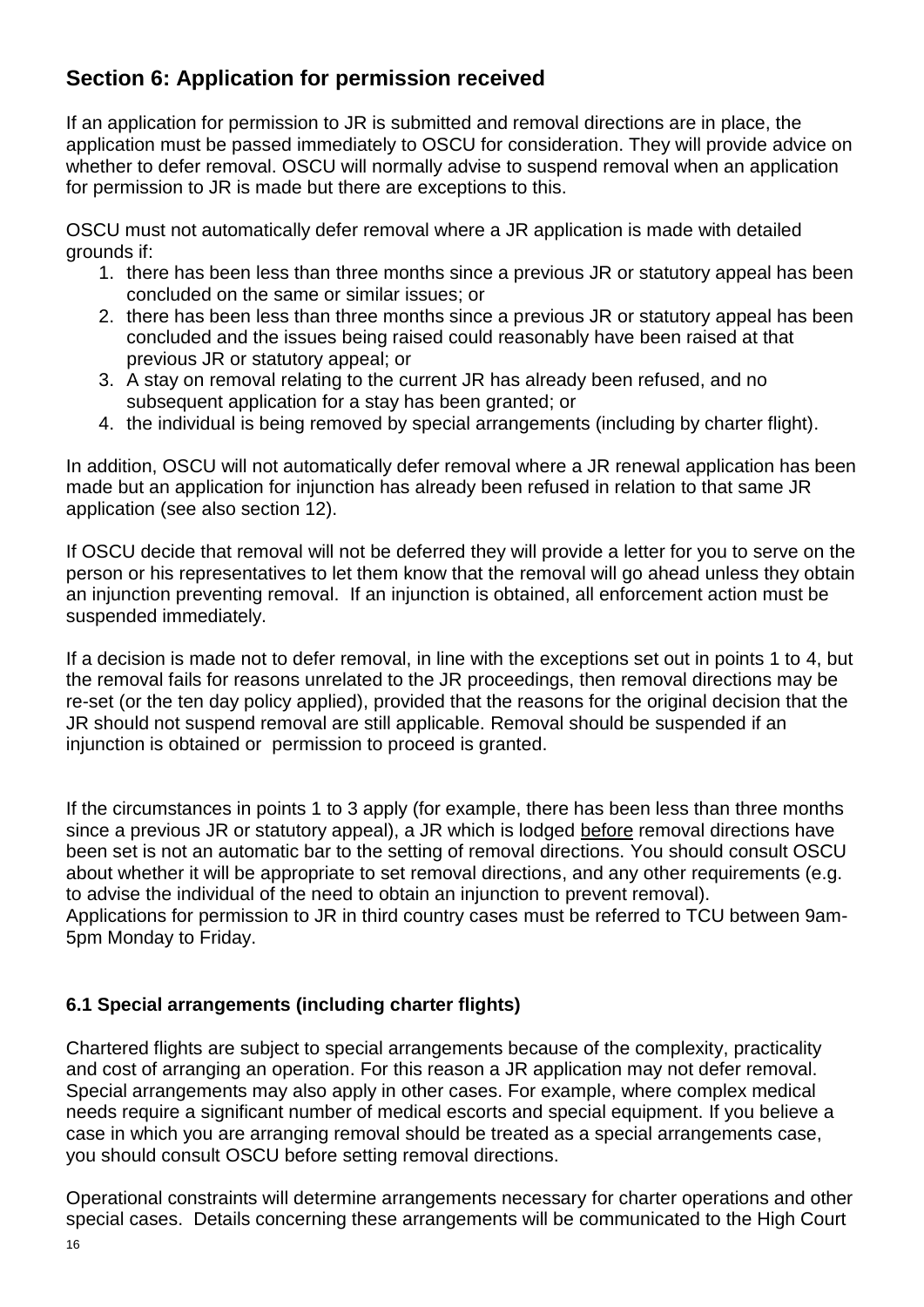by OSCU in advance of the date planned for the operation. The person being removed will also be notified of these arrangements and that removal will not necessarily be deferred in the event that a JR is lodged. Where removal is not deferred, the person concerned will be advised in a letter to be provided by OSCU of the need to obtain an injunction to prevent removal.

### <span id="page-16-0"></span>**6.2 Family cases**

As stated at 2.4.2 above and Chapter 45, families who enter the family returns process are given every opportunity at the Assisted Return and Required Return stages to raise legal challenges regarding their departure.

In almost all cases, families will be notified that if they do not seek to depart the United Kingdom voluntarily either at Assisted or Required Return Stages and an Ensured Return is pursued, a subsequent JR will not necessarily suspend removal.

Notification in writing will be provided at both the Assisted Stages and Required Return Stages. When notice of a self check in is provided at a Family Departure Meeting, the family will be informed again that should their Required Return fail and a subsequent JR be lodged, removal will not necessarily be deferred.

Where Required Return is not considered appropriate (see section 4, Chapter 45(b)), the family will be informed in writing of the need to raise any legal challenge from the Assisted Return Stage, as a JR following arrest will not necessarily defer removal. In such cases further confirmation of this notification will be served upon arrest.

Where notification has been served that a JR application does not defer removal at the Ensured Return stage, the family will be reminded in a letter of the need to obtain an injunction to prevent removal.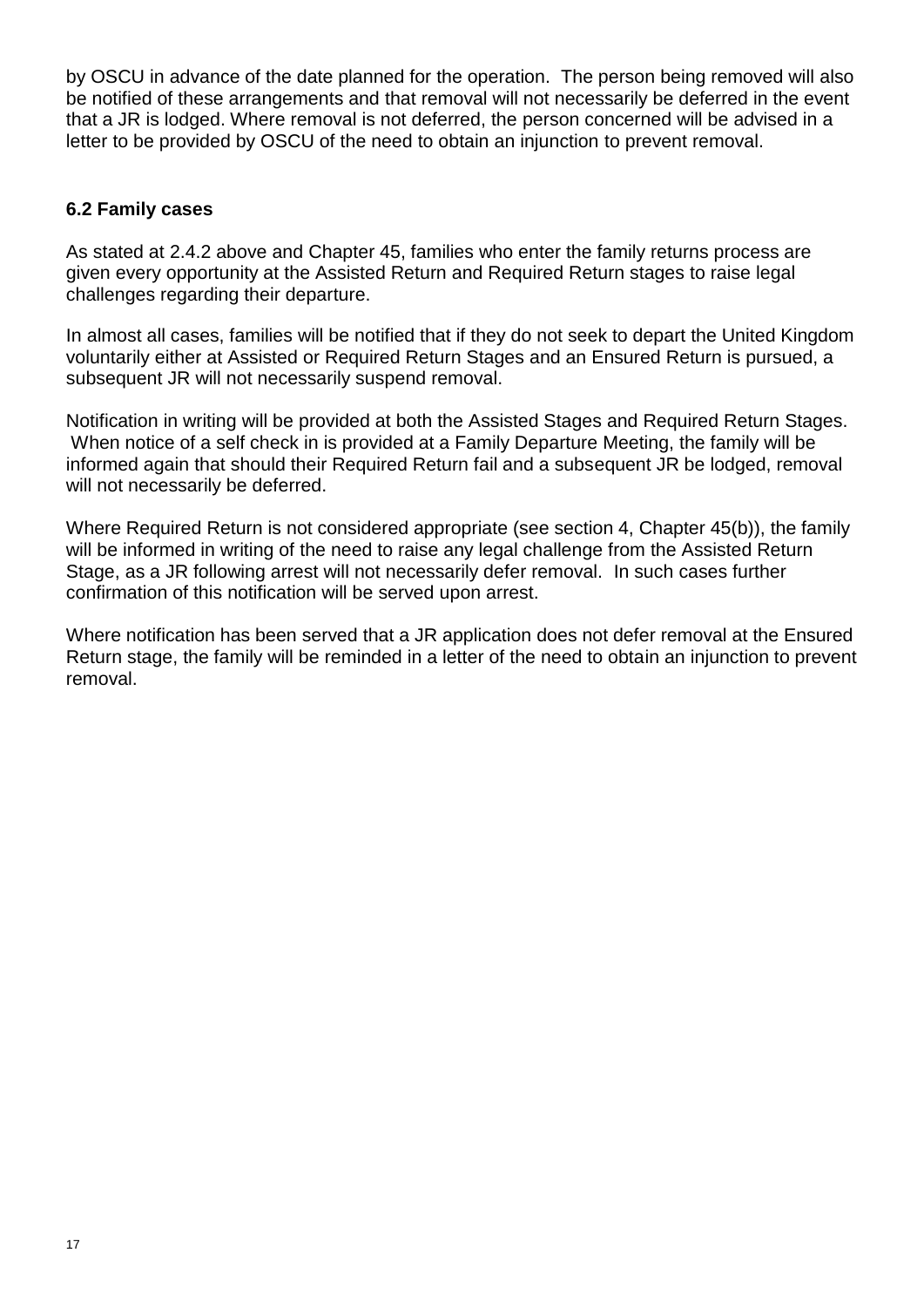# **Section 7: Stayed cases**

Where the grounds for the JR have been resolved in a 'lead' case, removal directions can be reset where:

- the person's application for JR was staved as a result of the lead case:
- the application in that lead case has been dismissed or permission to JR in that lead case has been refused;
- the person's grounds do not raise any issues additional to those which were the subject of the lead case.

Additionally, the Home Office must consider whether it is appropriate to pursue removals in stayed cases, taking into account:

- any relevant court order;
- time given to provide the lead case with an opportunity to appeal: and
- time given to provide stayed cases with an opportunity to amend their grounds.

#### <span id="page-17-0"></span>**7.1 Lead case has been resolved**

Once a lead case is resolved, the unit dealing with the case will inform appropriate business areas of the outcome and implications. You must review your case against the lead case and decide whether the person's grounds raise any issues additional to those in the lead case.

If you decide they do not, you may contact the Treasury Solicitor (TSol) and ask them to write to the person to request that they either withdraw their JR or apply to amend their grounds, making clear that removal directions will be re-set immediately if there is no response. The person must be given at least 14 days to reply (or longer if necessary to comply with a relevant court order). The TSol will let you know the outcome.

If there is no application to amend grounds within the deadline, you may re-set removal directions to take effect no sooner than 72 hours has expired and write to the person and their legal representative informing them of the new removal directions.

You must instruct the TSol to inform the court or tribunal that removal directions have been set and removal will continue.

If an application to amend the grounds is received you must consider deferring removal directions and also consider whether the case can be expedited.

# <span id="page-17-1"></span>**Section 8: Judicial review challenges other than to removal**

<span id="page-17-2"></span>You must not automatically defer removal directions in these cases. You must only potentially suspend removal when Article 6 (right to a fair trial) of the European Convention of Human Rights is cited and must decide this on a case by case basis (see chapter 21.7-21.14 for further details).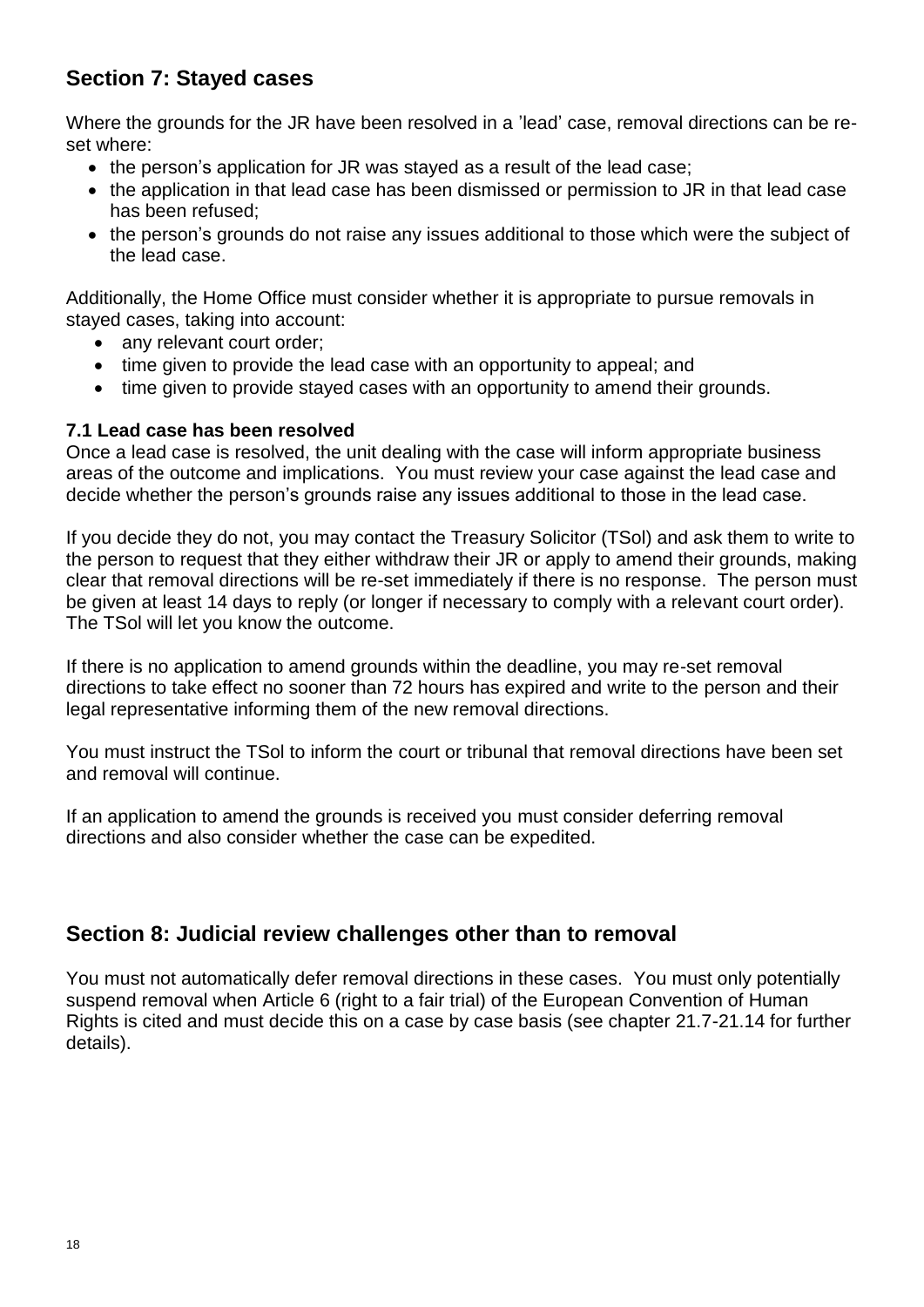# **Section 9: Removal directions deferred**

If removal directions have been cancelled and JR proceedings have started you can get more information on next steps from the following areas:

- Enforcement cases: Litigation Operations (Enforcement)(LOE)
- Third country cases: Third Country Unit between 9am-5pm Monday-Friday and OSCU at any other time.
- Deportation cases: Litigation Operations Criminality and Detention (LOCDI)

If a JR has been received and you have deferred removal directions you must inform TCU in third country cases or LOCDI in deportation cases. They will notify the TSol and instruct them on the grounds for defence (it is important that you ensure that the TSol can obtain instructions or they will not be able to get the case before a judge quickly). For enforcement cases, there is no need to notify LOE separately as OSCU pass enforcement cases to LOE once the decision has been made to defer RDs. LOE will consider if the case is suitable for expedition (see section 11).

Where summary grounds have been lodged and it is considered that the JR claim has no merit, the TSol must be instructed by the appropriate JR unit to notify the court of this, with a request that the application is expedited. Where possible, detention can be maintained pending the outcome of the JR. Further guidance on the expedited process is in section 11 of this guidance.

Removal directions must not be re-set until the appropriate JR unit has given authority to do so.

### <span id="page-18-0"></span>**9.1 Preparing the judicial review documentation**

Once instructed by the appropriate Home Office JR unit, the TSol will draft an Acknowledgement of Service setting out our argument. There are 21 days to do this once a claim has been issued. Under the expedited process, the JR caseworker will normally instruct the TSol to lodge our grounds of defence much earlier. The JR caseworker must make sure the file is ready and be prepared to provide additional information to the TSol.

The Acknowledgement of Service, summary grounds, and detailed grounds in JR proceedings are disclosable to third parties so in each case you must decide whether sensitive information or material is included or whether you make an objection to disclosure for example, where information is:

- sensitive on grounds of security, policy, or some other ground of public interest**;** and or
- contains personal information relating to a third party.

The JR caseworker must discuss this with the TSol who will be able to advise on the duty of candour to the court and tribunal.

Most applications are dealt with on the papers but the person may, if refused permission on the paper application without a finding that the case is totally without merit, renew their request for permission orally. If permission for a substantive JR is granted, the appropriate Home Office JR unit will consider if it is appropriate to continue to defend the case and if so, will need to provide further instructions and more information to the TSol. There are 35 days to submit detailed grounds of defence.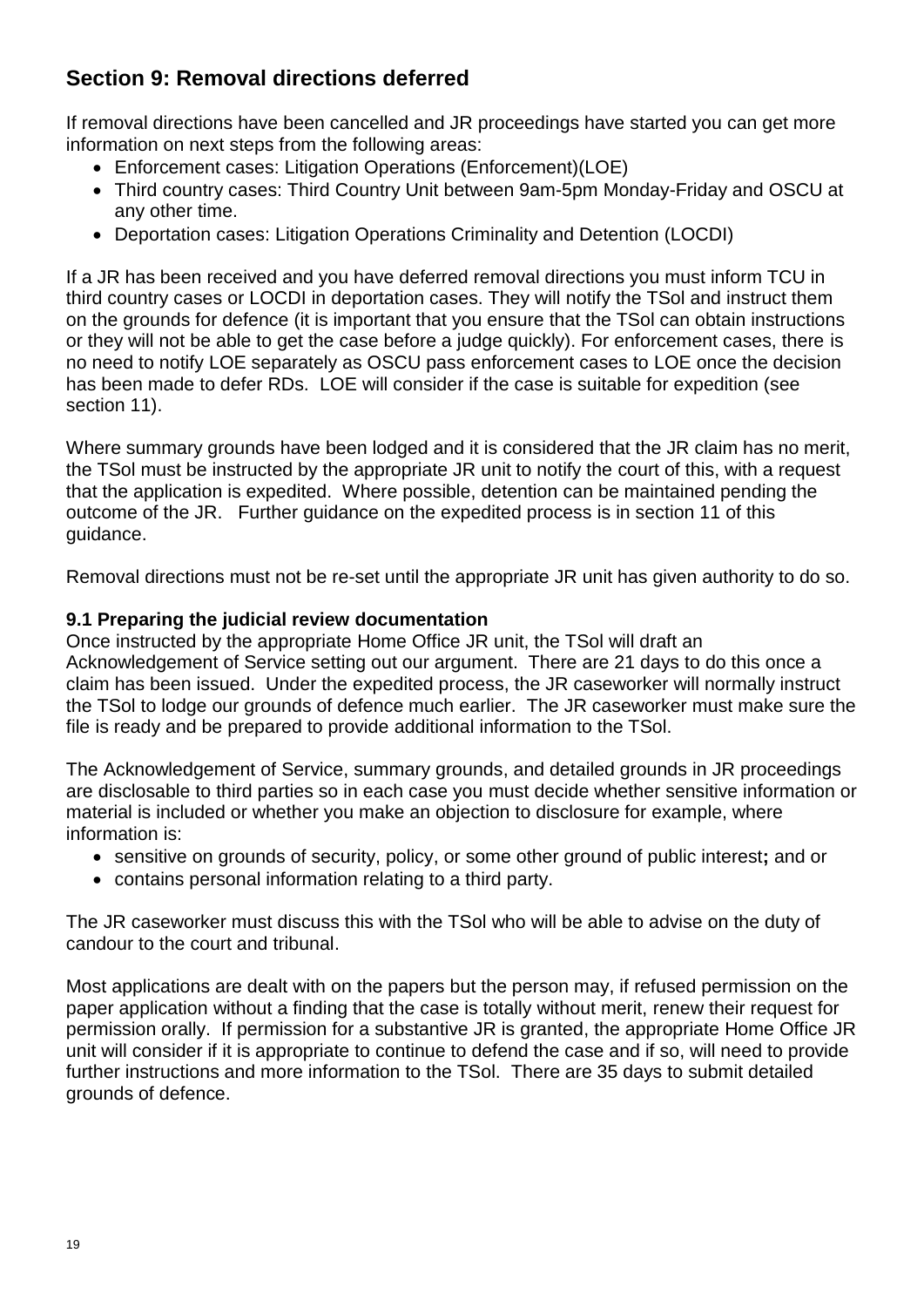# **Section 10: Permission to apply for judicial review granted**

If permission is granted either at the paper permission stage or oral hearing, the Home Office is required to lodge our Detailed Grounds of defence within 35 days. A full 'substantive' hearing is listed. LOE, TCU, or LOCDI as appropriate, in conjunction with the TSol (and Home Office Legal Advisers Branch in appropriate cases), will decide if the challenge is resisted.

If permission to apply for JR is granted:

- LOE, TCU, or LOCDI will inform the enforcement office/case owning team of the procedure to follow and the likely time scale involved - especially when detention is a consideration.
- All enforcement action must be suspended immediately and must not be resumed until the application is resolved. You must regularly review detention.

<span id="page-19-0"></span>The TSol will instruct Counsel to represent the Home Office at the substantive hearing.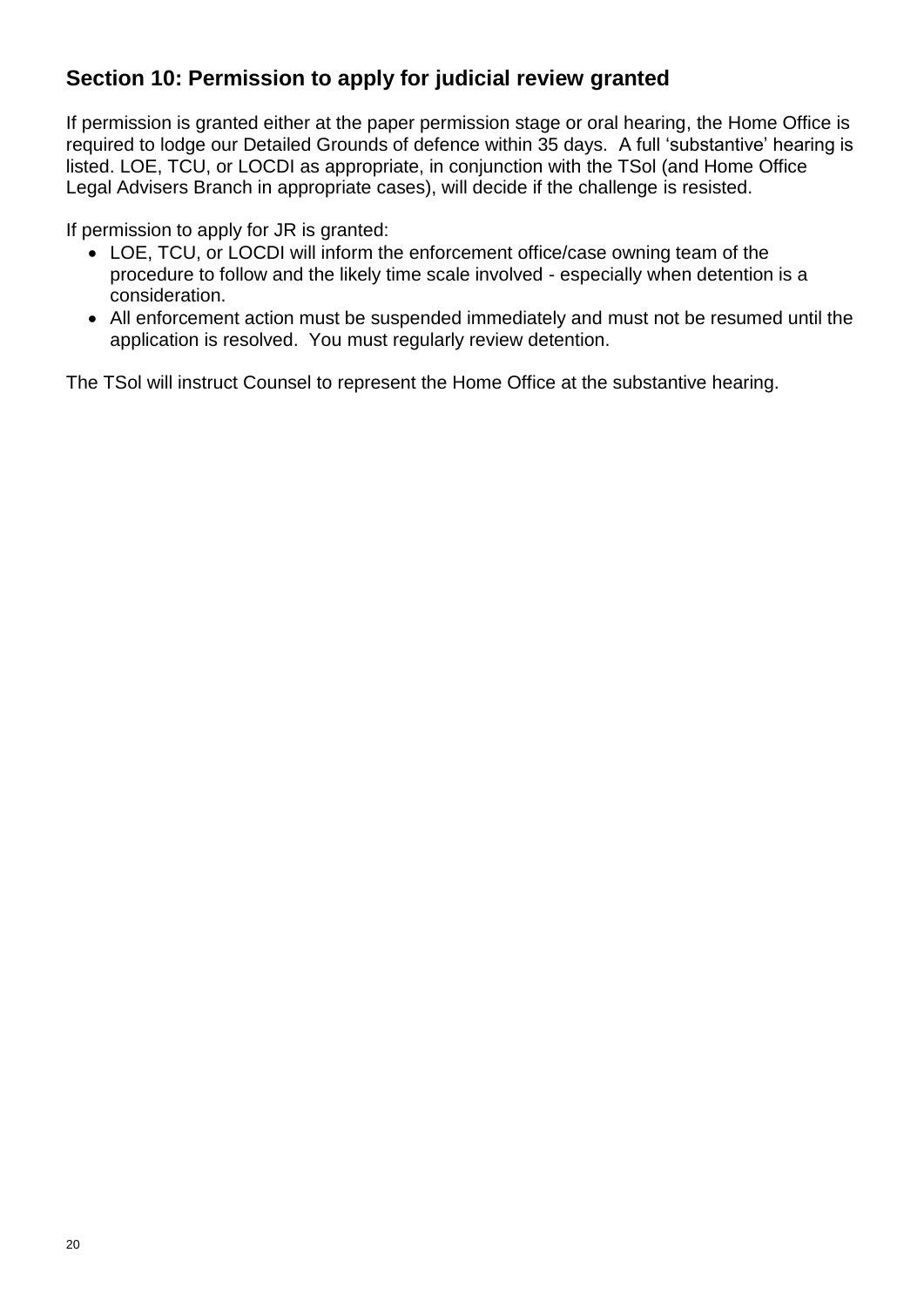# **Section 11: Expedited process**

If your case falls into one of the categories detailed below, it may be suitable for expedition and you must refer the case to LOE for enforcement challenges and LOCDI for Criminal Casework cases, to take a decision on expedition. They, along with the TSol, will let you know if the case is suitable to be put forward to the court to be dealt with quickly.

- The claimant is in detention
- The claim is from a family being managed to departure through the family return process
- The claim appears to be clearly without merit
- The claim is an abuse of process
- The issue of public safety arises
- The decision making process has previously been subject to accelerated timescales (e.g. NSA cases, Detained Fast Track)
- There is a risk of self-harm
- The claimant is or was to be removed as part of an enforcement operation (e.g. such as a special charter flight)
- For third country and CC cases expedition will be agreed directly with the TSol. The JR caseworker must notify LOE to ensure that the court's expedited quota is not exceeded)

The decision as to whether a case is expedited or not rests with the High Court.

### <span id="page-20-0"></span>**11.1 How to refer a case for expedition**

To enable LOE and the TSol to make a decision on whether a particular case is expedited you must ensure that the following key documents (if available) are included in your referral to OSCU for a decision in relation to deferral of removal:

- JR claim form and grounds
- Tribunal determination(s)
- Reasons For Refusal Letter (RFRL)
- Any supplementary refusal letters
- Any submissions from the claimant
- Any other documents you consider appropriate

LOE officers will update CID notes when a decision regarding expedition has been made and will provide reasons for rejecting any recommended cases from the expedited process. You must also ensure that the Home Office file (or complete dummy file) is available as a matter of priority. **Any delay in obtaining the file may lead to a case being rejected from expedition if further evidence from the file is needed to make a decision on expedition**. JR caseworkers will aim to lodge an Acknowledgement of Service and grounds of defence within seven days where expedition is deemed appropriate and the person is detained.

Where the Home Office has lodged grounds with a request to expedite, we can normally expect an outcome from the court or tribunal within two weeks (from the date of lodging grounds).

<span id="page-20-1"></span>Cases must only be expedited where we are confident that we can complete removal quickly if the permission application is refused. Normally detention is maintained while a JR permission application is expedited as it is considered removal is still imminent. If you do not believe there is a real likelihood of a quick removal you must inform LOE (LOCDI in criminal cases) explaining why.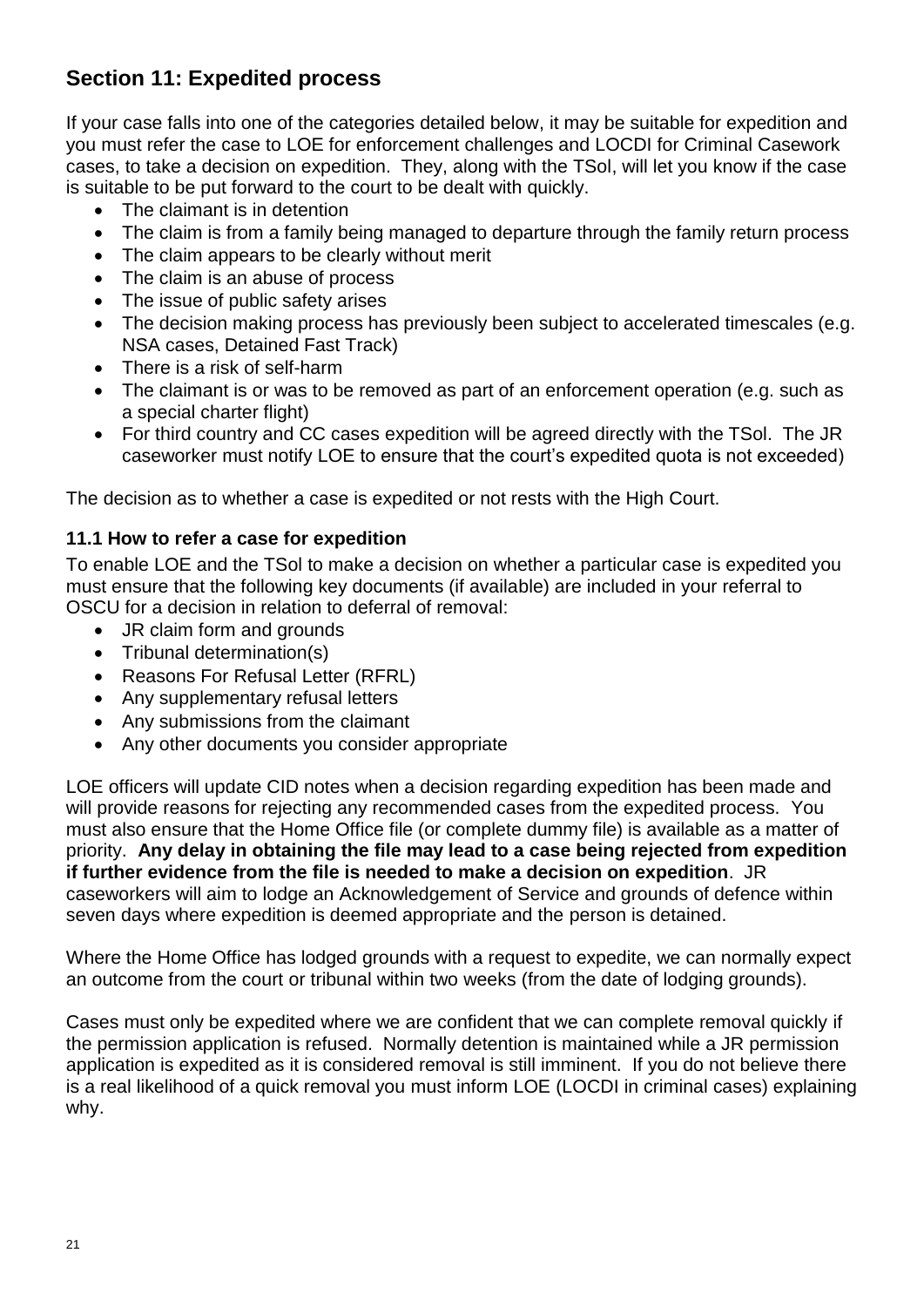# **Section 12: Permission to apply for judicial review refused**

If permission to apply for JR is refused and the court or tribunal decides that the application for JR is clearly without merit or that renewal is not a bar to removal, it will be made clear in the order refusing permission. In these circumstances, the appropriate unit (LOE, TCU or LOCDI) will advise whether removal action can proceed. The normal removal process must then be followed. You must apply the exceptions outlined in this chapter if appropriate to do so.

If further submissions have been received, OSCU will notify the person and their legal representative if it is decided that removal will not be deferred pending any application for oral renewal.

In other cases where permission on the papers is refused but oral renewal remains a possibility, LOE or TCU or LOCDI will update CID, but will usually advise you not to re-set removal directions until the time limit for oral renewal has passed unless there is a specific finding or order from the court or tribunal.

<span id="page-21-0"></span>In the circumstances outlined in section 6 of this chapter (for example, where an application for injunction has been made and refused, or a JR was lodged within three months of conclusion of a previous JR or appeal), OSCU may advise that oral renewal or the possibility of oral renewal should not suspend removal.

# **Section 13: Application to the Court of Appeal or Supreme Court**

The Home Office or the claimant can seek to appeal against the decision of the Administrative Court or the Upper Tribunal to the Court of Appeal and then to the Supreme Court.

If the claimant or their legal representative tells you that they intend to appeal to the Court of Appeal or the Supreme Court you must contact the appropriate unit (OSCU or TCU or LOCDI) immediately. They will let you know what to do next and advise whether or not to suspend enforcement action.

Where the application to the Court of Appeal or the Supreme Court concerns a challenge to a High Court or Upper Tribunal Judge's decision to refuse to grant permission to apply for JR then removal directions can be maintained in line with the judgment in **[Pharis](http://www.bailii.org/ew/cases/EWCA/Civ/2004/654.html) -** you must however refer these cases to OSCU in the first instance for their confirmation of the position.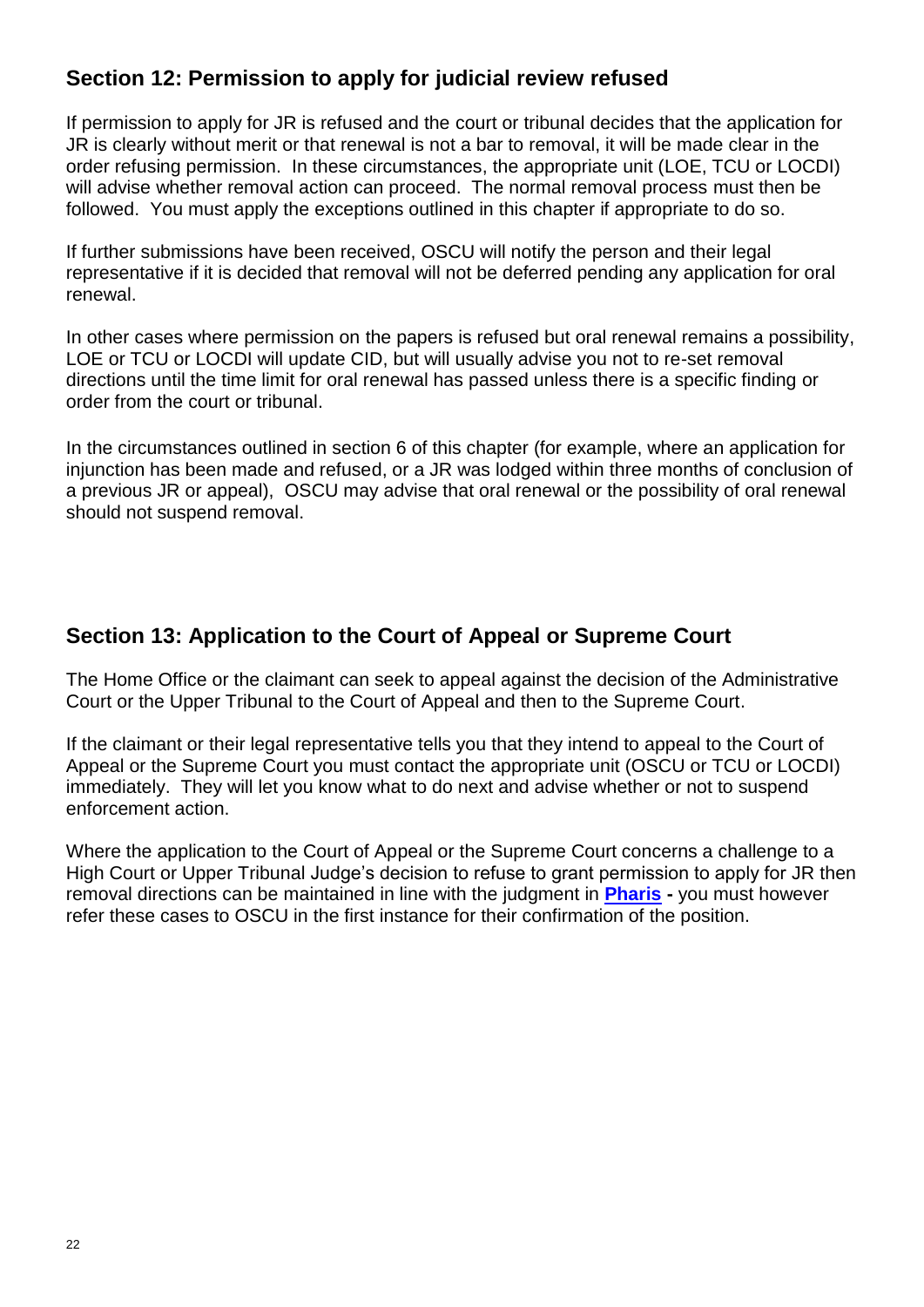# **Section 14: Injunctions in removal cases**

An injunction is an order issued by a court requiring a party to do something or to refrain from doing something. In removal cases, an injunction might be put in place to prevent the Home Office removing a person(s) from the United Kingdom.

Where it is alleged by a person that an injunction against removal has been obtained, you must try to confirm this with their legal representative (time permitting in writing or by fax). The written confirmation from the legal representative may be no more than 'At [time] this evening Mr Justice X has granted an injunction over the telephone barring removal – this is the phone number of the clerk of the judge who can be called to confirm the existence of the order'. Where there is written confirmation or a verbal confirmation from a Duty Judge that an injunction has been granted, this must be referred to OSCU immediately.

If there is any reason to believe an injunction may have been granted, you must contact OSCU who will check with the Duty Judge to confirm verbally that an injunction has been issued. OSCU is open 7am-9pm Weekdays and 7am-7pm at the Weekend. Outside of OSCU opening times, contact the Command and Control Unit (CCU).

The removal must be stopped if enquiries confirm that an injunction has been issued.

### <span id="page-22-0"></span>**14.1 Injunction confirmed**

If the removal is imminent (the person is en route to, or at, the port of embarkation) or is in progress (the aircraft is on the ground and the doors are still open), the case owner [or CCU out of hours] must immediately take all reasonable steps to ensure that the removal is stopped. In these cases, you must **not** wait until you have received written confirmation of the injunction before cancelling the removal. You must:

- 1. If the removal is escorted: Immediately notify the Detainee Escorting and Population Management Unit (DEPMU) that removal must be deferred. DEPMU will inform the escort officers.
- 2. If the removal is unescorted, immediately inform CCU
- 3. Confirm to the legal representative or the High Court that the removal has been stopped and or did not proceed.

You must clearly minute the file, CID records, and any other internal notes to confirm what action was taken to attempt to stop the removal.

### <span id="page-22-1"></span>**14.2 Out of hours and urgent injunctions**

Claimants are served the Immigration Factual Summary when notice of removal is given which advises them that any urgent application for an injunction preventing removal or order granting or refusing an injunction must be sent to the Home Office team handling their case. The Immigration Factual Summary provides the appropriate telephone and fax numbers to use. Outside of normal office hours (9am to 5pm weekdays) or during a public holiday, the urgent application or order must be sent to CCU.

If an urgent injunction is not sent to CCU, but another Home Office office, there is a risk that the information will not be actioned prior to the person's scheduled removal and they will be removed from the United Kingdom despite the injunction being granted.

You must keep OSCU updated of any developments on the case. Where an injunction is received but you are of the opinion that the removal must not be pursued for other reasons, you must still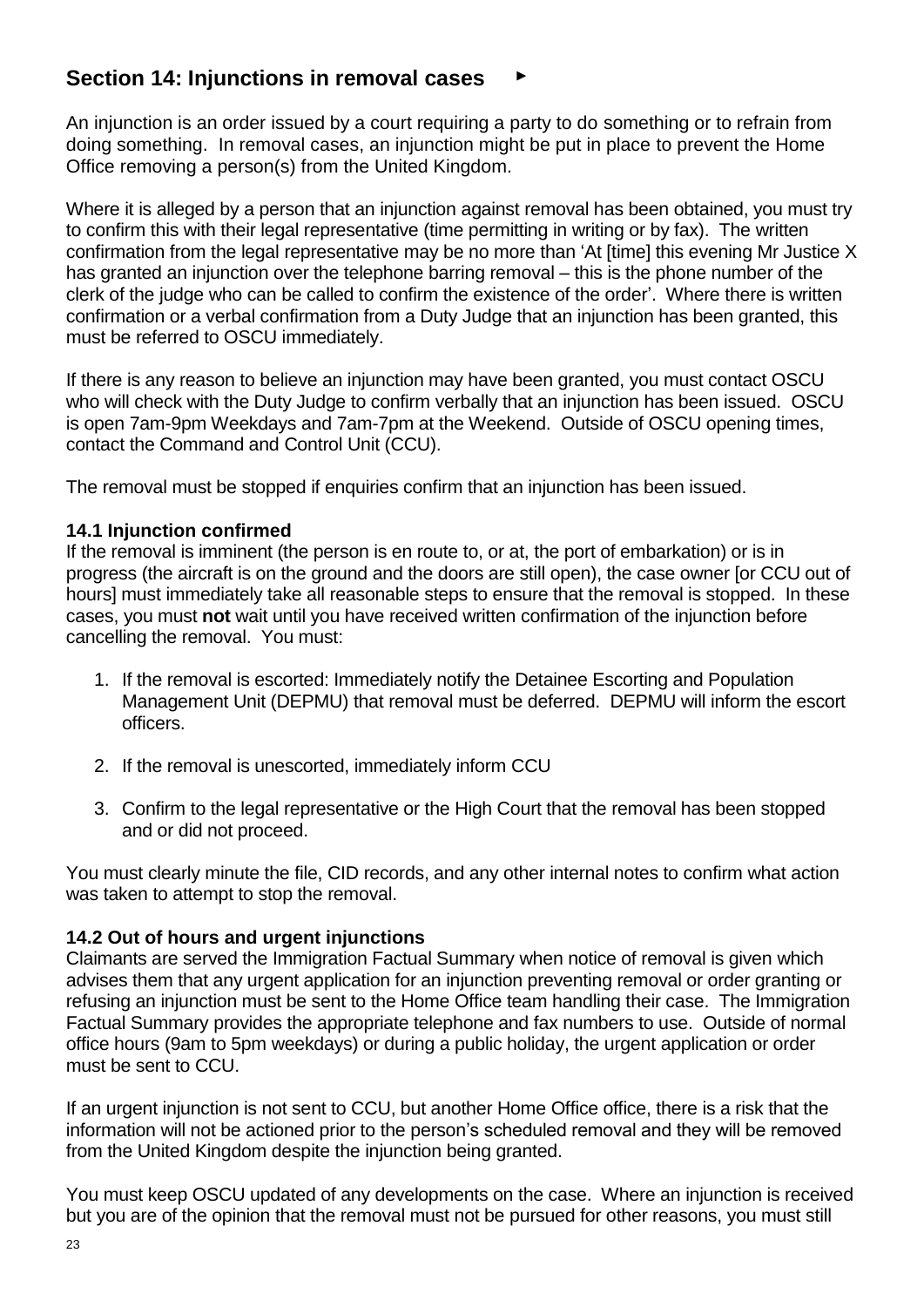inform OSCU that an injunction has been issued.

OSCU operate between 7:00am and 9:00pm weekdays and from 7:00am to 7:00pm at weekends. Between those hours you must forward any last minute challenges to removal to OSCU to deal with.

You must ensure that, outside of your usual working hours and during weekends or bank/public holidays, legal representatives know that urgent queries relating to any injunction against an imminent removal must be made to the emergency hot line at CCU.

All answer-phone and voicemail messages for all areas must be updated to include the following:

| LEOs/LITs/ ICE | 'This office is now closed and will re-open at (insert time), for out of |  |  |
|----------------|--------------------------------------------------------------------------|--|--|
| teams          | hours assistance, please call the Command and Control Unit on 0161       |  |  |
|                | 261 1640'.                                                               |  |  |
| Other areas    | 'This office is now closed and will re-open at (insert time), for        |  |  |
|                | assistance with the service of injunctions or last minute judicial       |  |  |
|                | reviews please call the Command and Control Unit on 0161 261             |  |  |
|                | 1640'.                                                                   |  |  |

### **14.3 Injunction received, but it proves too late to halt the removal.**

Where a removal has already taken place, because the injunction arrived too late to halt the removal (for example after the doors of the aircraft have closed):

- You must inform the Court and OSCU as soon as possible that the person was removed;
- If you are able to quickly trace or contact the person (perhaps through their legal representatives in the UK or, via DEPMU, any escorting officers who may be escorting them), you must make every effort to assist their return to the UK;
- If it is not possible to return the person quickly, due to difficulties in tracing and/or organising their return, you must continue to try to facilitate the return while ensuring that the court is kept aware of progress.
- You must update CID regarding all actions taken. This must include times of events, such as telephone calls from representatives, court staff, etc, so that we are able to show that the Home Office has acted in a timely fashion.
- The Grade 7 for the area that owns the case and has actioned it to the point of removal must notify the Director for that area of work, the Director of OSCU and the Rapid Response Team (RRT) of the removal immediately with all available information while further enquiries are being made and to put them on notice that an urgent submission to the Minister will be prepared.
- Immediately following the removal an urgent submission must be sent, via the relevant Director General, to the Home Secretary. This must contain a chronology of events, detailing the efforts made to halt the removal and why these were unsuccessful. It must also contain details of any efforts being made to facilitate the person's return.

#### **14.4 Injunction received, but removal has already taken place**

Where an injunction is received but removal was not prevented:

- You must inform the court as soon as possible that the individual was removed
- You must contact Treasury Solicitors and seek their advice
- You must inform OSCU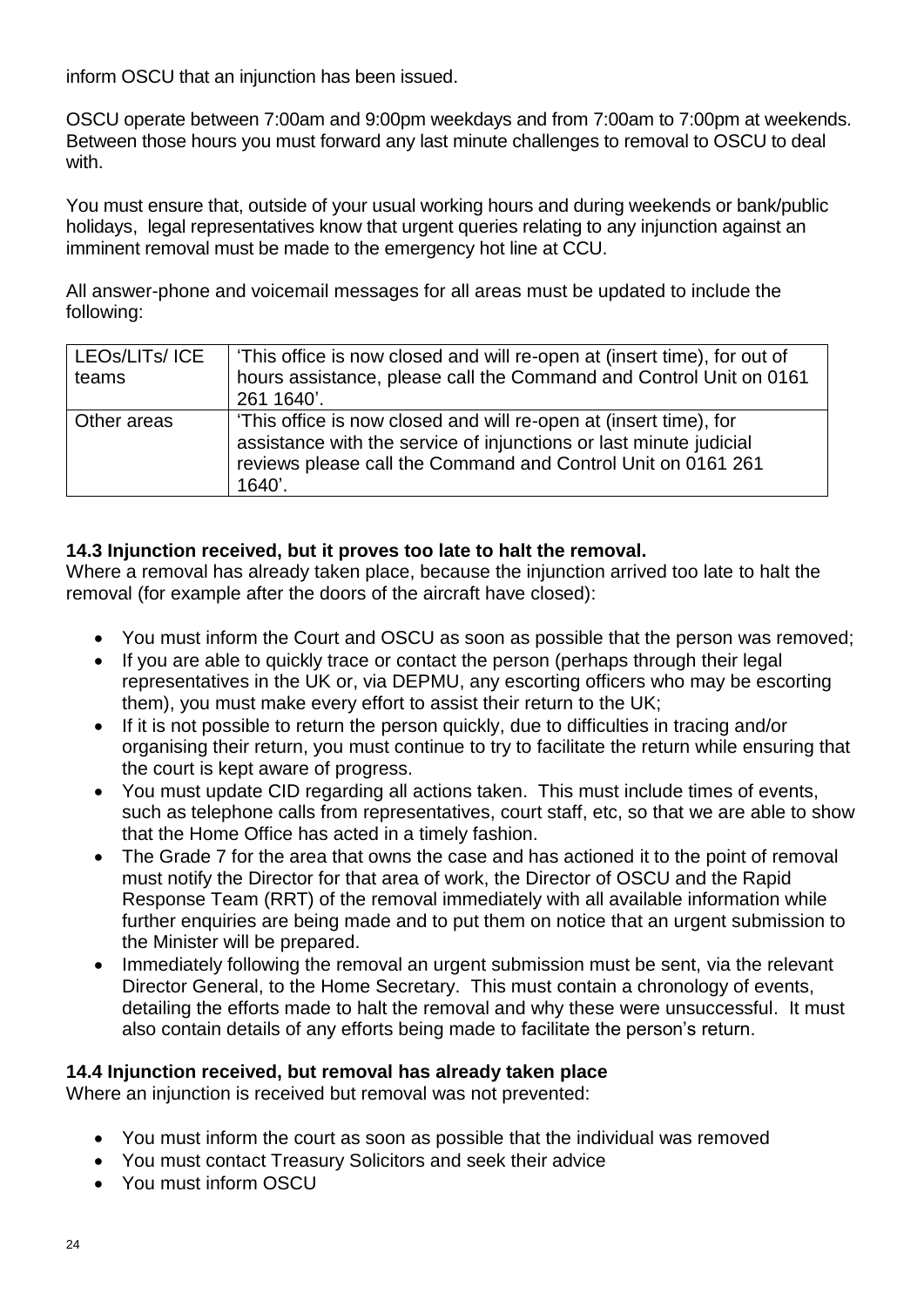- The Grade 7 for the area that owns the case and has actioned it to the point of removal must notify the Director for that area of work, the Director of OSCU and the Rapid Response Team (RRT) of the removal immediately with all available information while further enquiries are being made and to put them on notice that an urgent submission to the Minister will be prepared.
- Immediately following the removal an urgent submission must be sent, via the relevant Director General, to the Home Secretary. This must contain a chronology of events, detailing the efforts made to halt the removal and why these were unsuccessful. It must also contain details of any legal advice received from Treasury Solicitors.

The case must be referred to LOE to review the full facts of the case to consider whether the order has been obtained without any merit. If LOE believe this to be the case they can apply for the Court order to be discharged, bearing in mind that a decision to make such an application must be made quickly and in consultation with the Legal Advisers Branch (LAB), and Treasury Solicitors (TSols). Note that you must continue to try to facilitate the individual's return whilst this application is being processed.

Where, despite all efforts made, it is not possible to return the individual to the UK, LOE must approach the court again to explain the full extent of steps taken, why return is not possible and to ask that the order is discharged. Any decision not to pursue return must be taken at SCS level.

### <span id="page-24-0"></span>**14.5 Information that must be recorded on file**

When handling allegations of injunctions, you must maintain a clear record of all the actions taken on both the file minutes and on CID. You must include the following details as part of your notes:

- Who informed you about the injunction and the time you were told/became aware.
- Whether the injunction was confirmed by the legal representative or the Duty Judge and, if so, the time confirmation was obtained.
- If no confirmation was received, the steps taken to confirm the existence or otherwise of the injunction.
- Details of other units or staff you contacted to cancel the removal in DEPMU or OSCU or CCU. Include the time these units were notified to cancel the removal and the time they confirmed removal was cancelled (if times are different).
- <span id="page-24-1"></span> Where an unlawful removal has taken place, details of all actions that have been taken to trace the person and return them to the UK.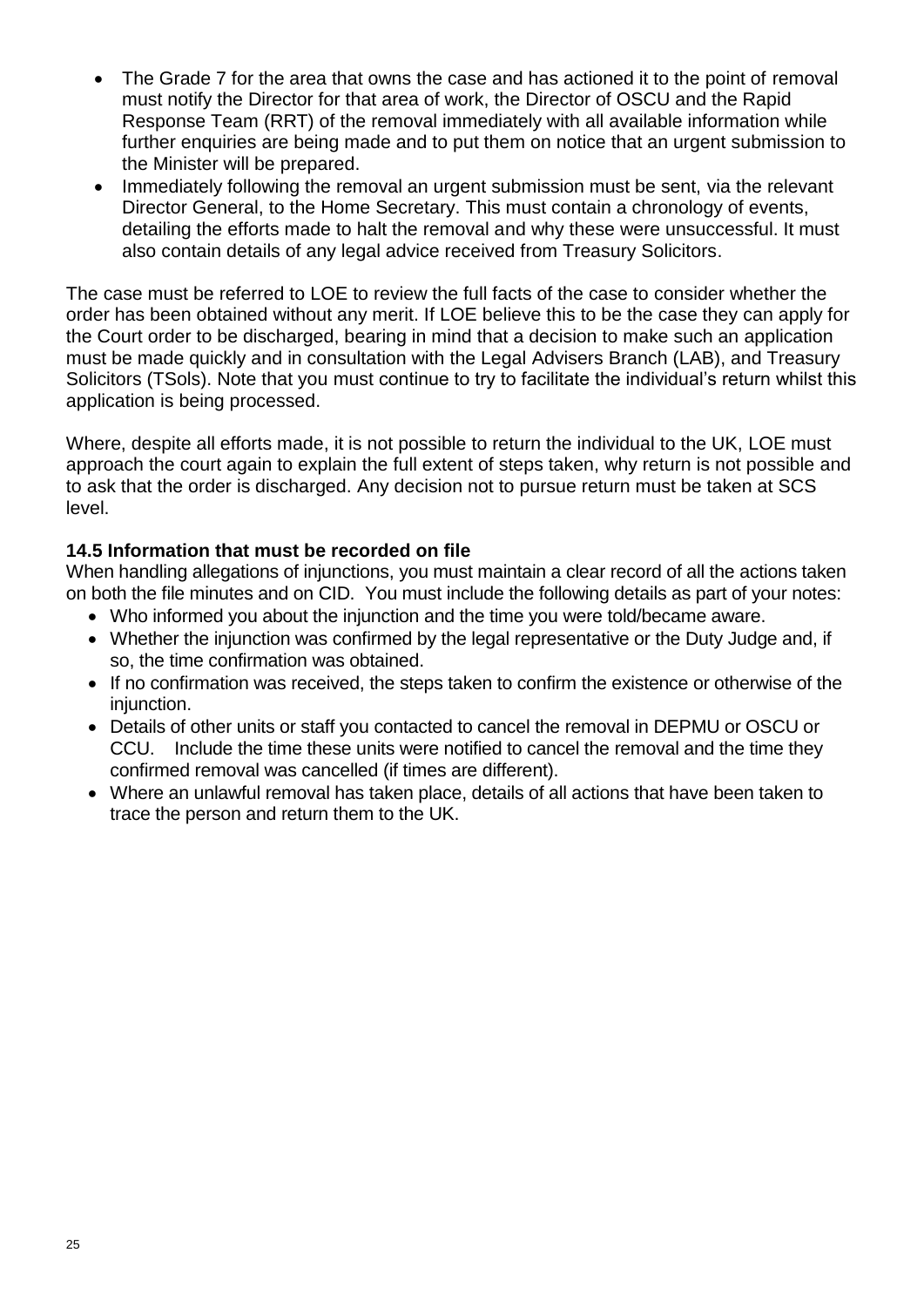# **Section 15: Applications to the European Court of Human Rights**

The Human Rights Act 1998 came into force on 2 October 2000, incorporating rights and freedoms guaranteed under the European Convention on Human Rights into domestic law. A decision under section 82 of the Nationality Immigration and Asylum Act 2002 can be appealed on human rights grounds. It is still possible for an application to be made to the European Court of Human Rights (ECtHR), in Strasbourg, but it is unlikely that such an application will be accepted until appeal rights have been exhausted.

An application made to the ECtHR does not in itself require the suspension of removal. However, when applying it is possible to ask the Court, in effect, to order the suspension of removal action as an interim measure to allow the Court to consider the substantive matter in full before removal takes place. The technical procedure to achieve this is by making a request under Rule 39 of the Court's Rules. In response to such an application request, the ECtHR will (where appropriate) give a 'Rule 39 indication' indicating that the person must not be removed. This must be treated in the same way as an injunction.

### <span id="page-25-0"></span>**15.1 Rule 39 indications from the European Court of Human Rights**

All enquiries relating to threats of, or applications for Rule 39 indications must be directed to the OSCU Duty Officer in the first instance. Ongoing litigation (should a Rule 39 indication be granted) will be handled by Litigation Operations.

A Rule 39 indication is similar to a High Court injunction but is made by the ECtHR. Where you have been notified that a Rule 39 indication has been made, you must:

- defer removal immediately;
- where the person is detained, make sure this development is considered in relation to any decision to continue with detention.

<span id="page-25-1"></span>If a subject subsequently wishes to withdraw their Rule 39 application, that must be communicated to the Court, The Court may wish to confirm this with the applicant, and you must take no action to enable removal of a subject (including via voluntary departure) until you receive confirmation that the Court has accepted the application as withdrawn.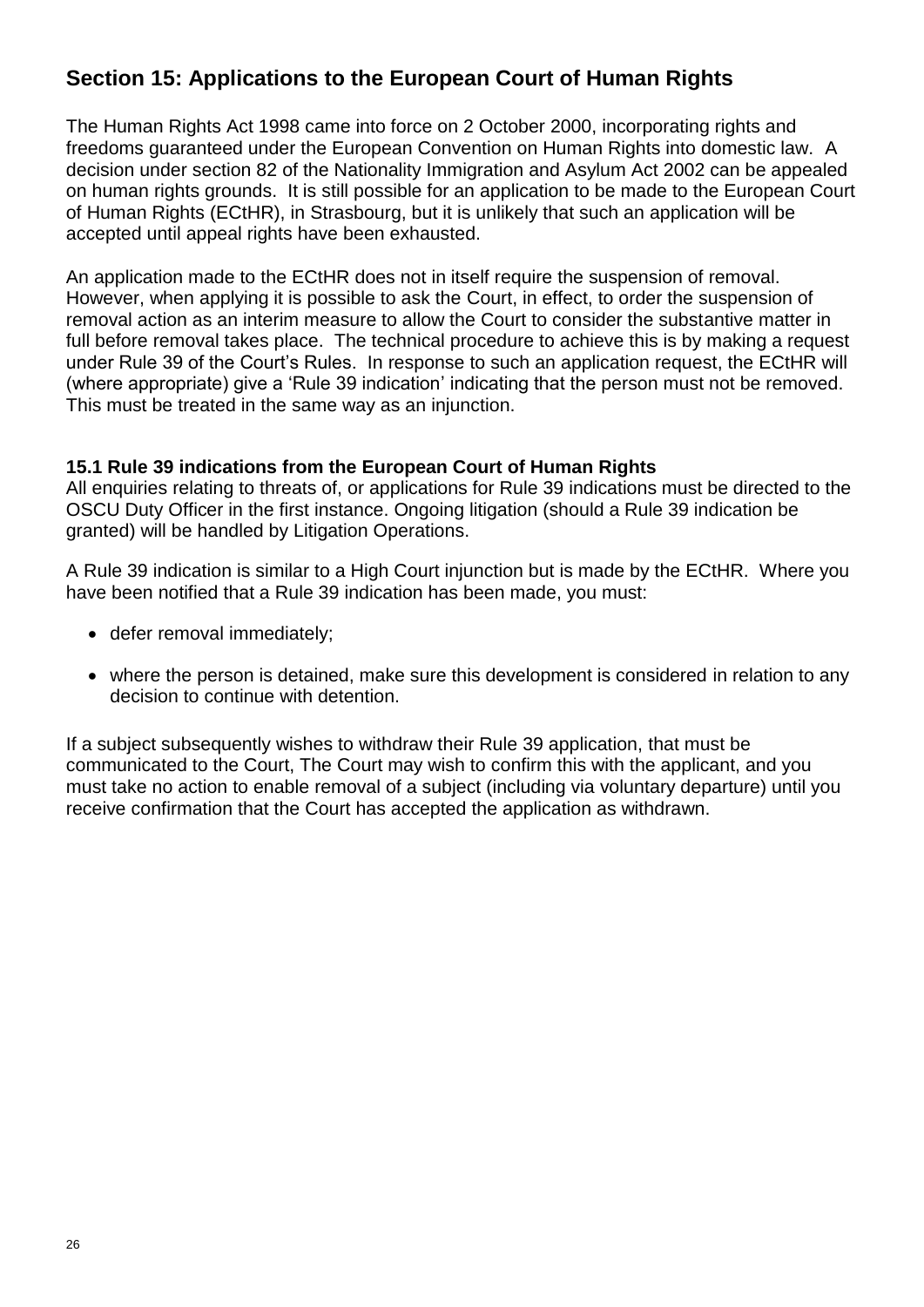# **Section 16: Judicial review in Scotland**

JR in Scotland is pursued by means of a petition to the Court of Session in Edinburgh. There are several differences in the way cases are handled in Scotland, not the least of which is the fact that there is no permission to apply stage. If the court accepts the petition for JR they will grant First Orders. The granting of First Orders allows the person bringing the case to serve the petition on the Office of the Advocate General (OAG).

Where a person has been granted First Orders and removal directions are in place, you must ask them for a copy of the court order (interlocutor) granting First Orders and their petition for judicial review. You must then immediately refer the case to Litigation Operations Scotland and Northern Ireland (Lit Ops SNI) or OSCU (particularly when referring the case outside of normal office hours) who will provide advice on whether to defer removal. Lit Ops SNI / OSCU will normally advise to suspend removal when a person has been granted First Orders, but there are exceptions to this.

Where a person has been granted First Orders, you must not automatically defer removal where:

- there has been less than three months since a JR (in Scotland or elsewhere in the UK) or statutory appeal has been concluded on the same or similar issues; or
- there has been less than three months since a previous JR (in Scotland or elsewhere in the UK) or statutory appeal has been concluded and the issues being raised could reasonably have been raised at that previous JR or statutory appeal; or
- An interim order to stay removal has already been refused, and no subsequent application for an interim order has been granted; or
- The person is being removed by special arrangements (including by charter flight).
- Removal is at the Ensured Return stage of the Family Returns Process (see 6.2 above)

This list is not exhaustive, so you must always seek advice from Lit Ops SNI /OSCU when you are considering whether to defer removal.

If an appeal is marked (called a reclaiming motion) against a decision of the Court of Session dismissing a petition for JR that will not of itself prevent removal directions being set. Removal directions can be set if, after consultation with the OAG, it is considered that an appeal is obviously lacking in merit. Generally, removal directions will not be set within the 21 days during which a reclaiming motion can be marked. If a reclaiming motion is marked and removal directions are subsequently set, the petitioner (via their legal representatives where applicable) must be advised that in order to have their removal cancelled they must seek and obtain from the Inner House of the Court of Session an interim order suspending those removal directions.

If you decide that removal will not be deferred, you must immediately notify the person or his legal representatives in writing that removal will go ahead unless they obtain an interim order preventing removal. If an interim order is granted, removal cannot take place until the petition is determined.

If a decision is made not to defer removal, in line with the exceptions set out in points 1 to 4, but the removal fails for reasons unrelated to the JR proceedings, then removal directions may be re-set (or the ten day policy applied), provided that the reasons for the original decision that the JR should not suspend removal are still applicable. Removal should be suspended if an interim order is obtained.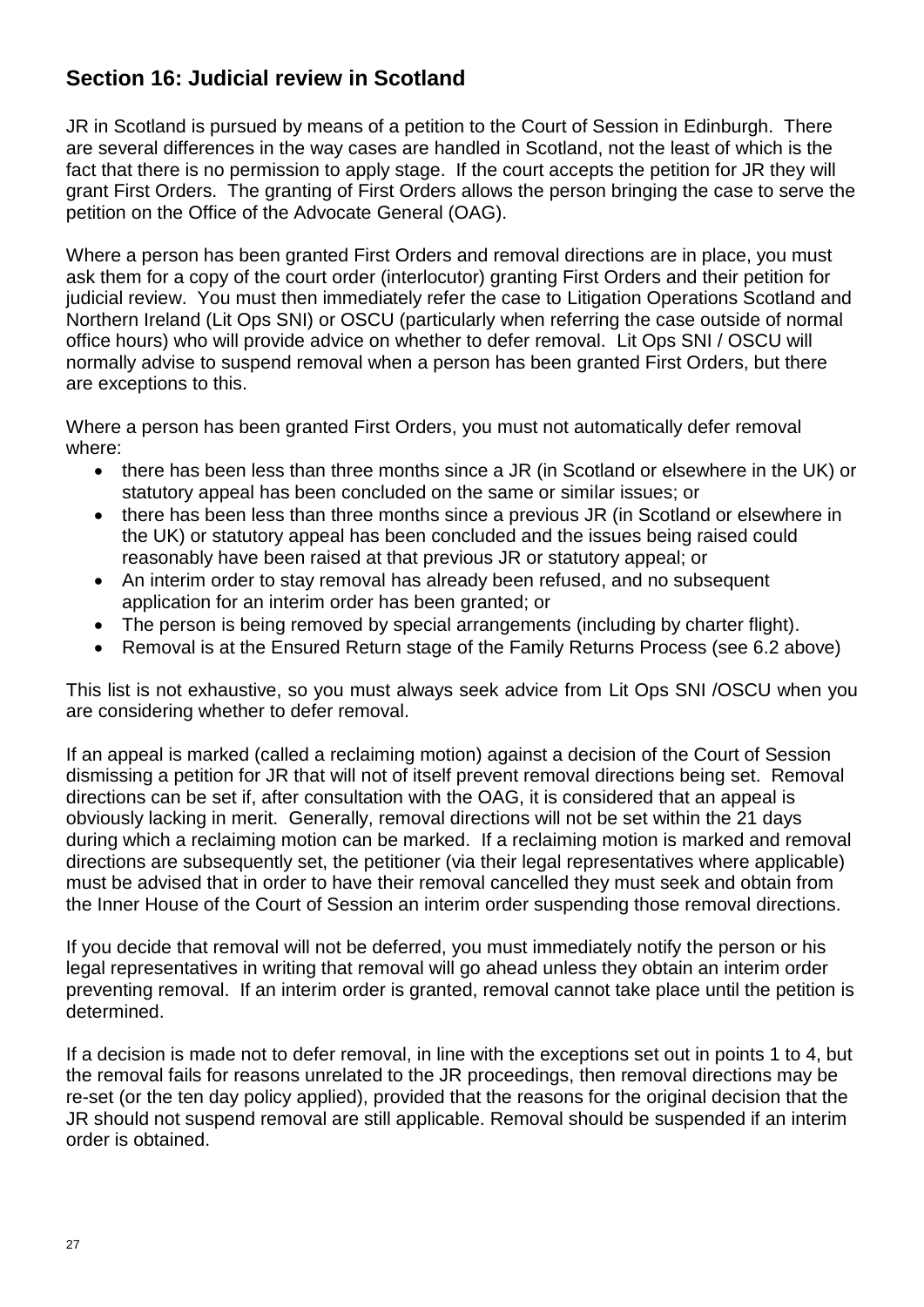# <span id="page-27-0"></span>**Section 17: Judicial review in Northern Ireland**

JR in Northern Ireland is pursued by means of an application to the High Court of Justice. Leave to apply for JR is made on an ex parte basis setting out the relief sought and the grounds of review relied upon.

Applications for JR in Northern Ireland must be brought to the attention of the Crown Solicitor's Office (CSO) via the litigation team at Festival Court in Glasgow, who act on the Home Office's behalf in these cases, and who can provide advice on how to proceed. Criminal cases are dealt with by LOCDI.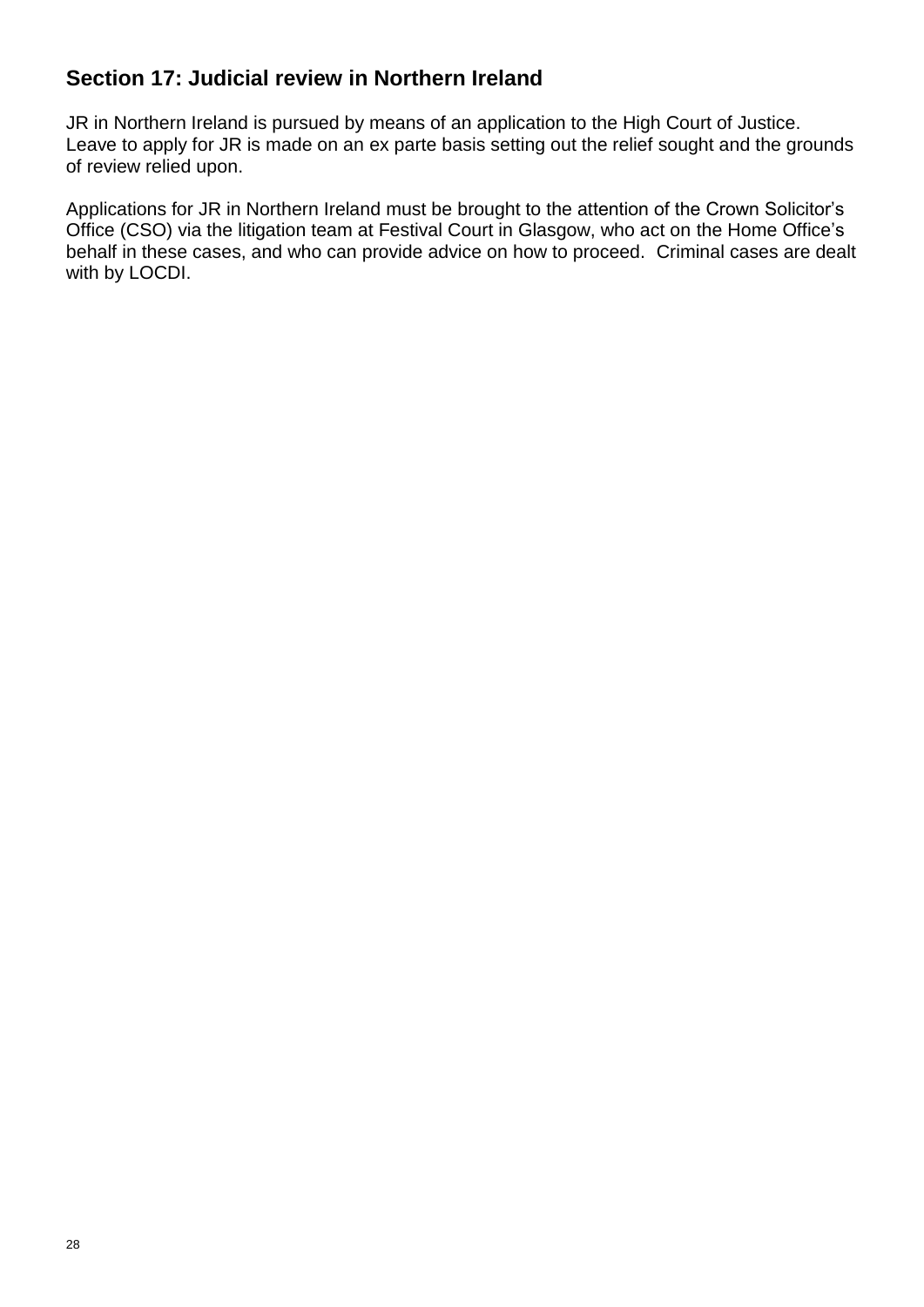# <span id="page-28-0"></span>**Section 18: Completing the Immigration Factual Summary**

The Immigration Factual Summary has a number of functions:

- It outlines to the person being removed all of the different actions which have been taken on their case which have led to the setting of removal directions;
- Should the person lodge an application for JR, their legal representative, OSCU, and the Administrative Court or Upper Tribunal rely on the information contained within the summary in order to make a quick and informed decision concerning the person's case for JR and whether it is appropriate to maintain or defer removal;
- Additionally, the ECtHR relies on the information contained within the summary to assess the merits of an application to them to impose interim measures under Rule 39 of the ECtHR's Rules of Court;
- It enables the Home Office to demonstrate to the court all of the steps that have been taken to address a claim to remain in the UK, and to demonstrate that removal is now the appropriate course of action.

The contents of the Immigration Factual Summary must be written clearly so that it can be understood by a person outside the Home Office. It must be completed in plain English and **without acronyms**.

All fields must be completed. Most fields are self-explanatory, however some guidance is provided below.

### **Basic data fields**

In the field entitled **'Legal Rep Address'**, if the person does not have a legal representative 'No legal representative on record' must be recorded in that field and, where appropriate, 'The subject has been provided with a list of legal representatives'.

In the field entitled **'Removal Date', do not** record the date of departure if the person is being provided with only 'limited advance notification of removal'. Instead, you must record 'limited advance notice' in this field. The date and time of departure must not be mentioned in the 'Immigration History' section of the form, but the reason for giving 'limited advance notification of removal' must be stated in the 'Immigration History section'.

In the field entitled **'Other Litigation'** all previous applications for JR; injunctions; and applications for *interim measures* under Rule 39 to the ECtHR must be recorded. The Administrative Court or Upper Tribunal office reference number for each JR/injunction application must be recorded here in order to assist the Court. As an example 'The subject submitted an application for judicial review on dd/mm/yyyy (CO Ref: CO/00000/2011 or Upper Tribunal ref: JR/00000/2014). Permission was refused on dd/mm/yyyy.'

It is important that wherever possible all of the information needed to complete the summary is obtained directly from the Home Office file rather than from CID alone.

### **Immigration history**

The more complete and accurate the immigration history the more able the Home Office will be to deal with litigation quickly and effectively. An accurate Immigration Factual Summary will also reduce the likelihood of the High Court granting last minute injunctions.

The Immigration History must be completed in chronological order.

The instructional text contained within the document will aid completion of the history and the guidance below provides further assistance.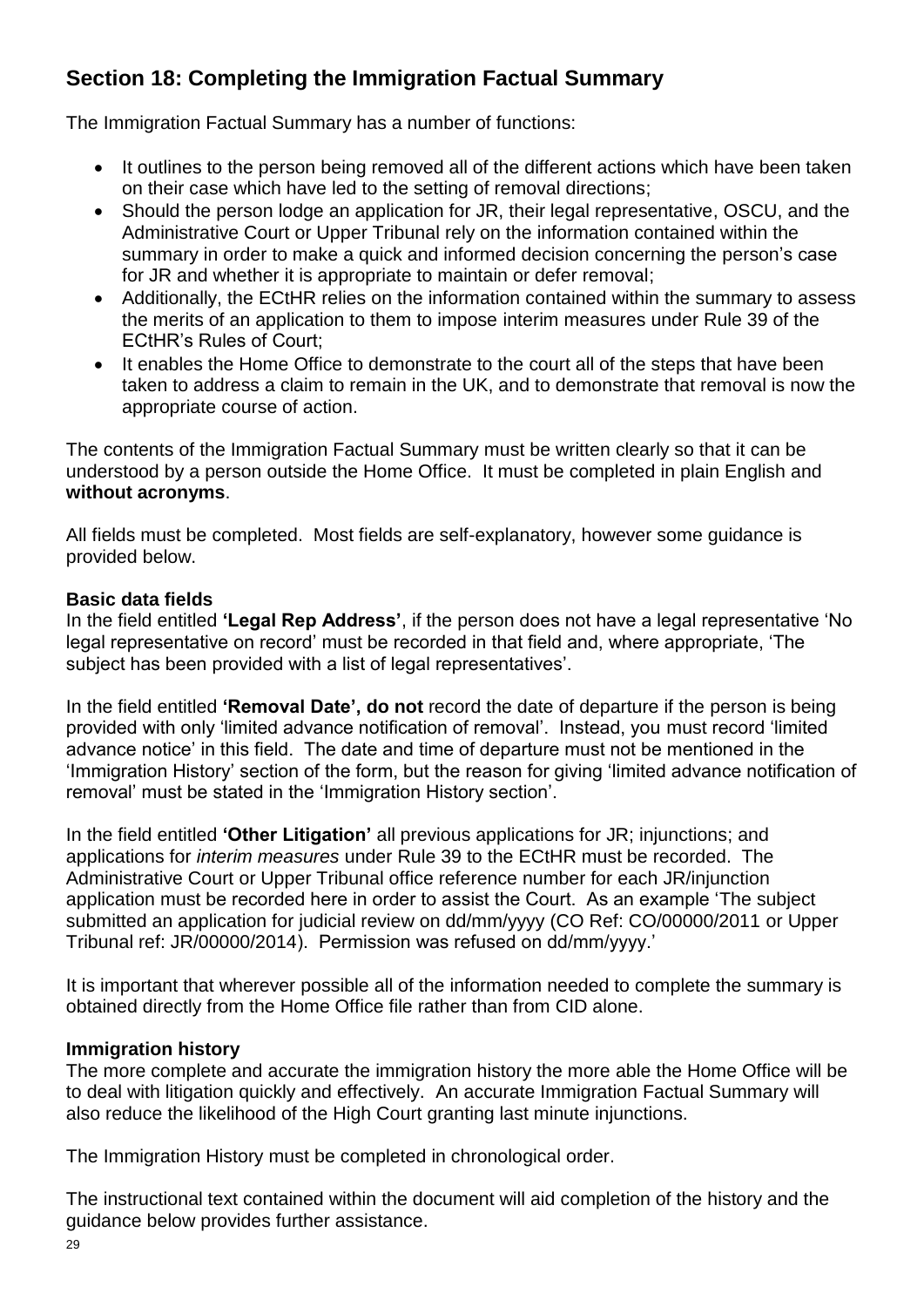# **Arrival in the UK**

- Record the most recent date of arrival in the UK. Record the dates of any previous arrivals in the UK and whether entry was made on a valid visa etc. or if leave to enter was refused.
- Record any attempts at entering the UK illegally and method used (e.g. false passport, clandestine entry in a lorry).
- Record any documents served to the person at the point of entry and the date on which the document was served.
- Record any periods of Temporary Admission granted.
- Record if the person has re-entered the UK post-removal or was returned from a third country under the Dublin Convention.
- Note if the person has entered in breach of an extant Deportation Order.

### **Departures or Removals from the UK**

- Record the date of any previous removals of the person from the UK.
- Record the date of any voluntary departures made by the person from the UK.

### **Details of any valid leave held**

- Record the type and length of any previous leave held.
- If leave was curtailed, record the date of curtailment and the reason for the decision. Note any documents served to the person.

### **Claims made to the Home Office (asylum, human rights)**

- Note the date that the person made the claim and the nature of the claim (e.g. asylum, human rights).
- Record the outcome of the claim and the date of decision (e.g. refused asylum but granted exceptional leave to remain (ELR), or certified as clearly unfounded under section 94 of the 2002 Act etc.).
- Record if the refusal carried a right of appeal to the Tribunal or whether and why the claim did not carry a right of appeal (e.g. claim certified under section 96 of the 2002 Act or refused under paragraph 353 of the Immigration Rules)

### **Applications for leave to remain**

- Record the date of each application made to the Home Office and what type of application (e.g. Leave to remain as a spouse, Leave to remain outside the Rules etc.)
- Record the outcome of each application and, if appropriate period covered by the leave (e.g. Leave to remain granted from dd/mm/yyyy to dd/mm/yyyy).
- If the application was refused by the Home Office, state whether the refusal attracted a right of appeal and whether the appeal was 'in country' or only exercisable from abroad.
- State if the application was refused and certified under either s94 or s96 of the 2002 Act.
- Record the dates and outcome of any administrative review of a decision.

#### **Appeals**

- Detail the date of any appeals made and the date and outcome of each appeal.
- Detail all applications for permission to appeal to the First Tier Tribunal or Upper Tier Tribunal and the outcome. Prior to the existence of the Immigration and Asylum Chamber, applications for reconsideration were made to the Asylum and Immigration Tribunal and or to the High Court and this must be reflected in the Immigration Factual Summary if appropriate.
- Record the date on which the person exhausted their appeal rights. Also note if there are any remaining appeals which may be exercised from outside the UK (e.g. following a refusal under section 94 of the 2002 Act).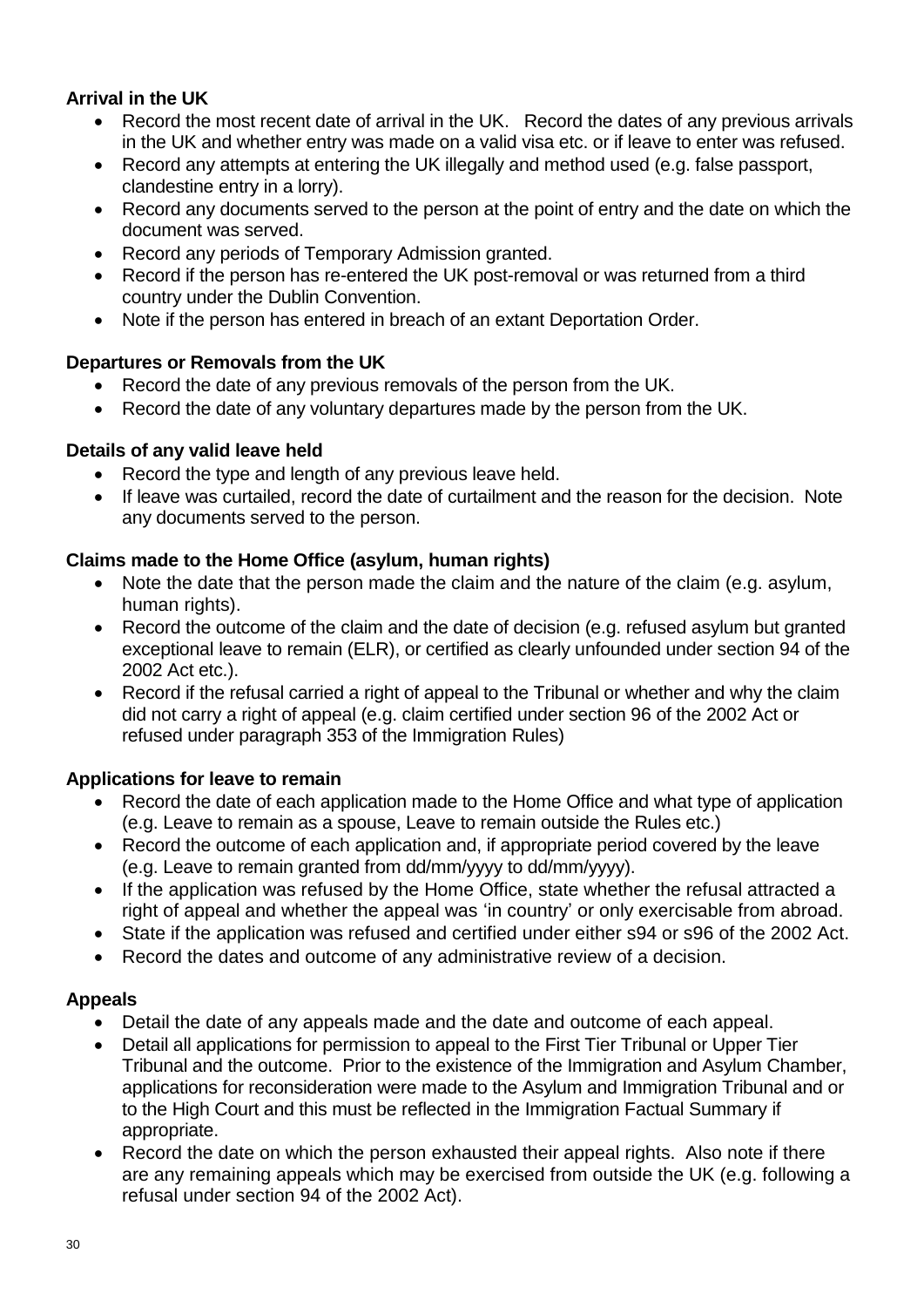If the person had a right of appeal but did not exercise that right, record this information along with the date on which they subsequently exhausted their appeal rights.

### **Further submissions**

- Record the dates of all occasions when further submissions were made and the date of the outcome in each instance. This includes any submissions made by Members of Parliament.
- If the further submissions attracted a right of appeal, record whether or not the appeal was exercised and the outcome of the appeal.

#### **Deportation Orders**

- Record the date when the person was notified of their Liability to Deportation and documents issued.
- Record the date of Decision to Make a Deportation Order. Note whether the person exercised a right of appeal and the outcome of the appeal. Record the date on which they exhausted their appeal rights.
- Record the date that the Deportation Order was signed and served.
- If the person is subject to Automatic Deportation, record the date that the Decision to Make a Deportation Order was served and whether there was a right of appeal to the Tribunal, date of appeal and outcome. Also note if there was a human rights or asylum claim refused in the Decision to Make a Deportation Order which was certified under section 94 or section 96 of the 2002 Act.

### **Applications for JR and injunctions**

- Record the date of any applications for JR and/or injunctions, and record the outcome of those applications together with the Administrative Court or Upper Tribunal office reference numbers.
- Record if no JRs or injunctions have been sought in the 'Further Litigation' field.
- If removal isn't being deferred in spite of a JR application state why (for example, there has been an appeal within the last three months; removal via charter flight etc).

#### **Periods of detention and reasons for release**

- Detail all previous periods of detention and the reason for release.
- Detail dates of service of IS96 and the reporting restrictions imposed.
- Detail all incidents of failure to comply with reporting restrictions and the action taken.
- Detail dates of all bail hearings and outcomes.

#### **Dates of any periods of absconding**

 Detail any periods where the individual has been classified as an absconder within the meaning defined in Chapter 19.

#### **Removal directions**

- Record the date of any removal directions previously set and the reason for the failure to remove (for example, the person was disruptive, illness, violence etc).
- Record the service date and time of removal directions. If less than standard notification is being provided, state why, but do not record the date and time of the removal.
- State whether self check-in removal directions have been set previously and the reason for failure.
- Where removal directions are set for removal by charter flight record the date that the assertive letter was served.
- Third county cases state certified in accordance with third country legislation, claim to be considered by [member state].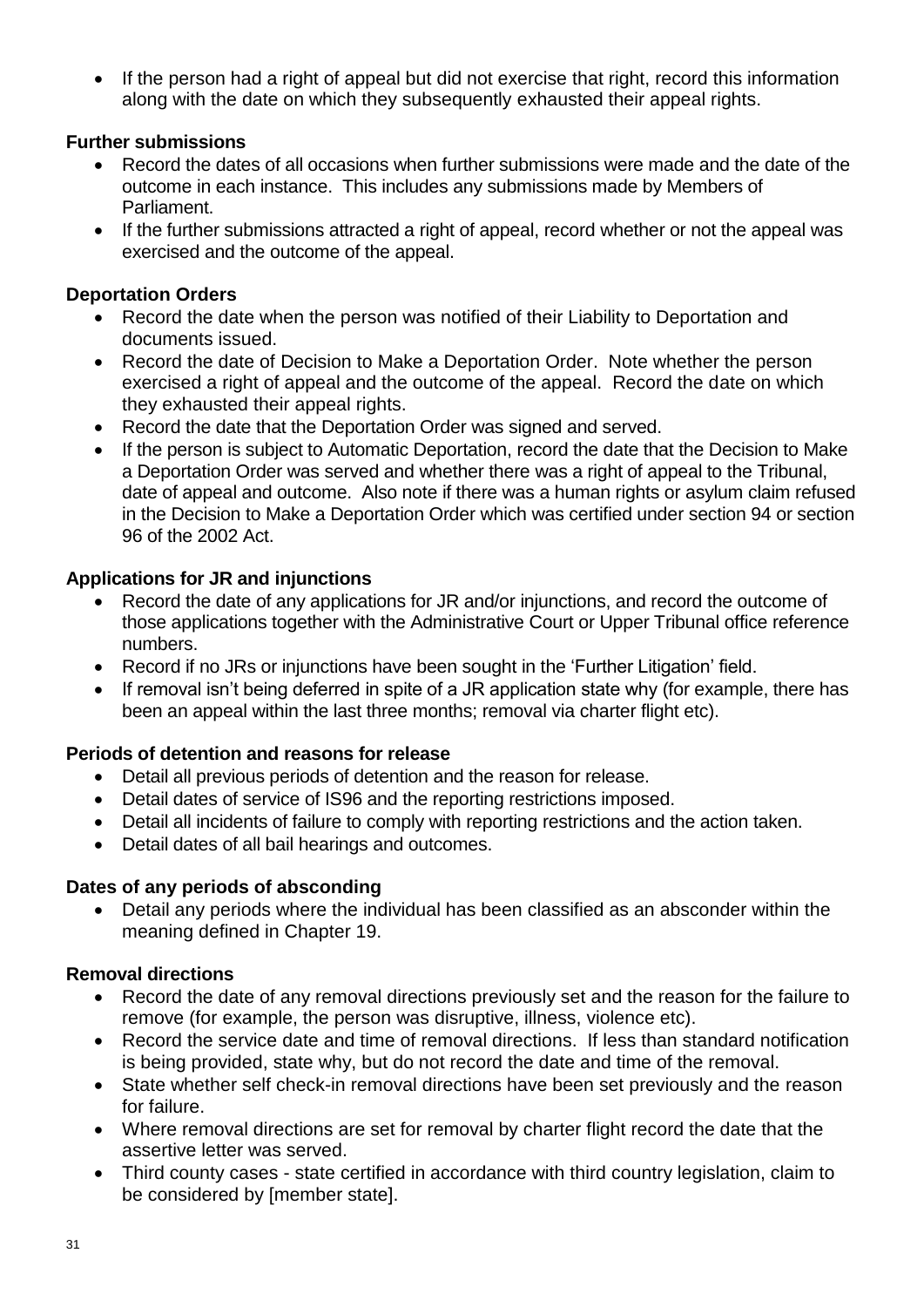### **Disclaimers**

- Record the dates of any disclaimers signed by the person and the content of the disclaimer (withdrew a right of appeal, agreed to depart voluntarily).
- Include any issues of non-compliance by the person in obtaining the Emergency Travel Document (for example, failing to attend an interview or failing to complete documentation)

## **Assisted Voluntary Return (AVR) and Facilitated Returns Scheme (FRS)**

- Record the date of when AVR was offered and how it was offered (e.g. face-to-face).
- If a family is being returned you must state the date of any Family Return Conference(s) conducted.
- State if an AVR application was made but later withdrawn.
- For individuals subject to deportation, record if they have applied for FRS and the outcome of the application.

### **Medical conditions**

- Record any known medical conditions (when diagnosed).
- Record if the Home Office has provided the person with medication.
- Note any treatment they are currently receiving. Alternatively, state if treatment is not currently received.
- Record any provisions that the Home Office has made for the removal of the person (for example, medical escort, any additional medical equipment).

## **Risk of self-harm or suicide**

- Note if there is a medical escort travelling with the person being removed.
- Record if there is any evidence that the person has previously deliberately harmed themselves or has attempted suicide.